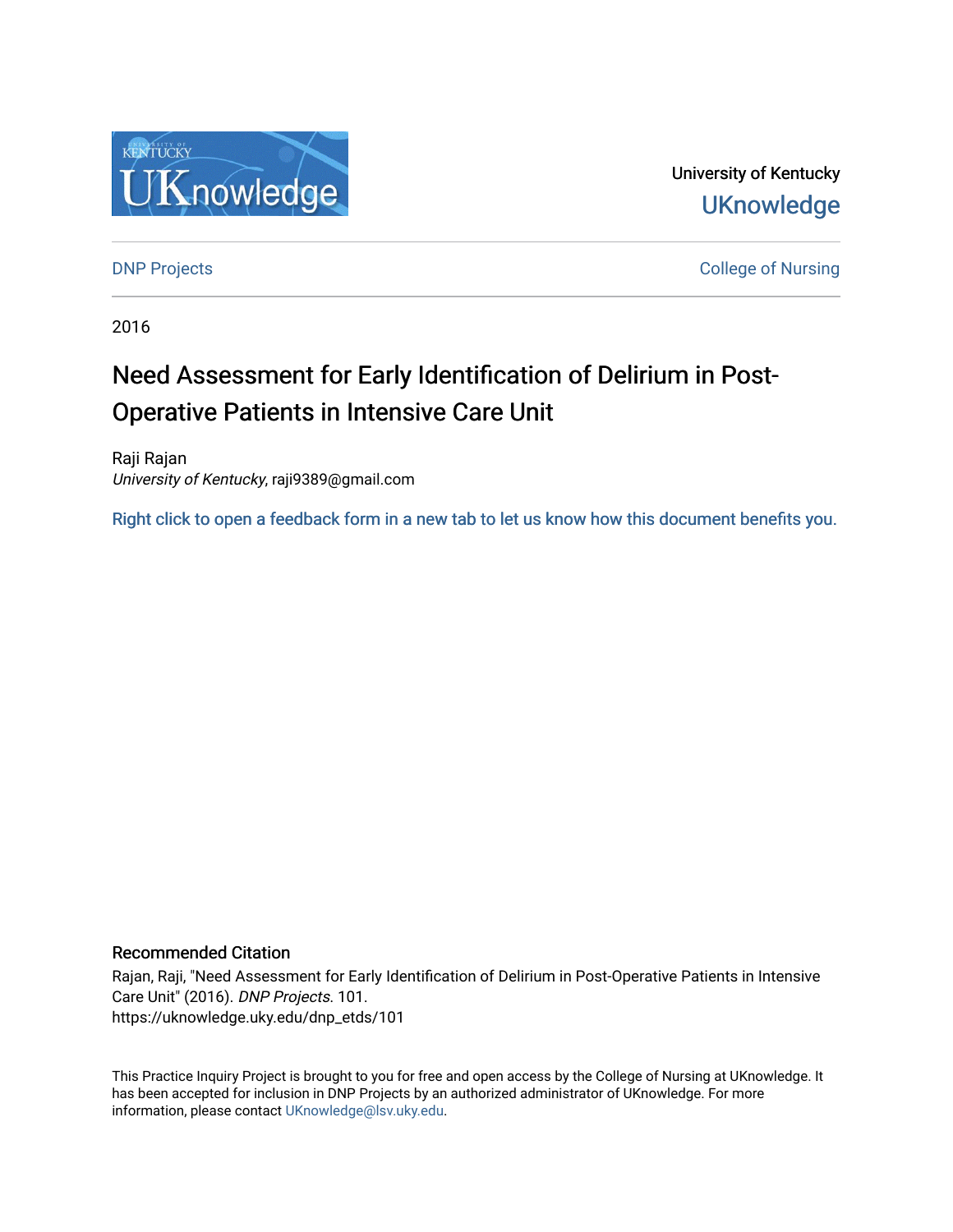DNP Final Project Report

Need Assessment for Early Identification of Delirium

in Post-Operative Patients in Intensive Care Unit

Raji Rajan

University of Kentucky College of Nursing

Fall 2016

Sheila Melander PhD., APRN, ACNP-BC, FCCM, FAANP– Committee Chair Melanie Hardin-Pierce PhD, ACNP- Committee Member Debbie Hampton, PhD, RN, FACHE, NEABC- Committee Member Moutaz Al-Nabhan, MD, FCCP- Clinical Mentor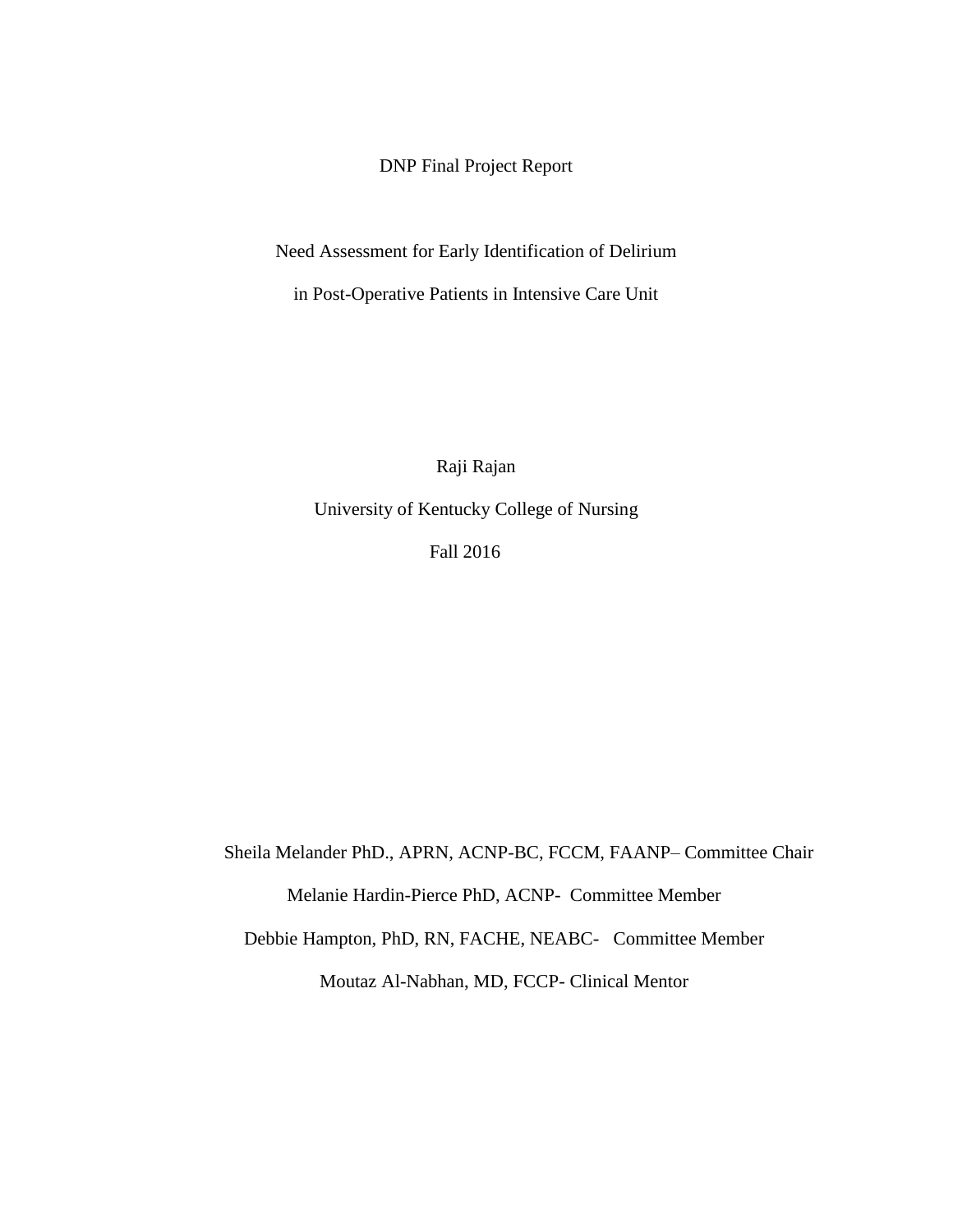### Dedication

This manuscript is dedicated to my family for believing in me. They have driven me to work hard, and remain steadfastly committed to achieving my goals.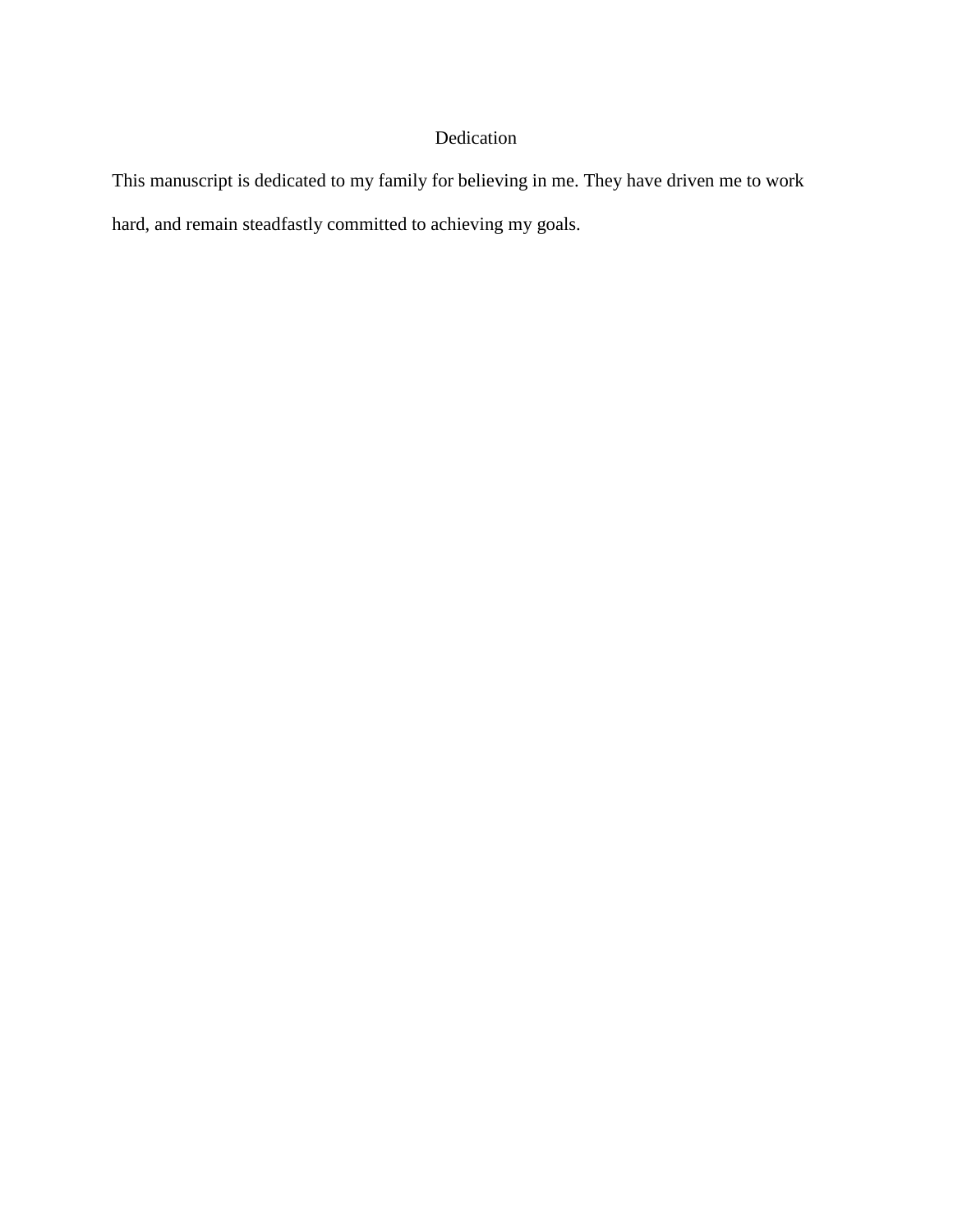#### <span id="page-3-0"></span>Acknowledgements

 I could not have finished my project without the help of number of people. I owe a deepest gratitude my Committee, Dr. Sheila Melander, Dr. Melanie Hardin Pierce and Dr. Debbie Hardin- Pierce for providing their valuable guidance and expertise opinion. I deeply appreciate Dr. Moutaz Al- Nabhan for mentorship and sharing his knowledge into this project. My deepest thanks to my colleagues at work and fellow DNP Students for their encouragement and support throughout the program. A special thanks to writing specialist Whitney Kurtz-Ogilive and statistician Amanda Wiggings for their invaluable support with manuscript and statistics analysis. My deepest gratitude to my husband and my daughter for their support and encouragement during the long hours of study and work.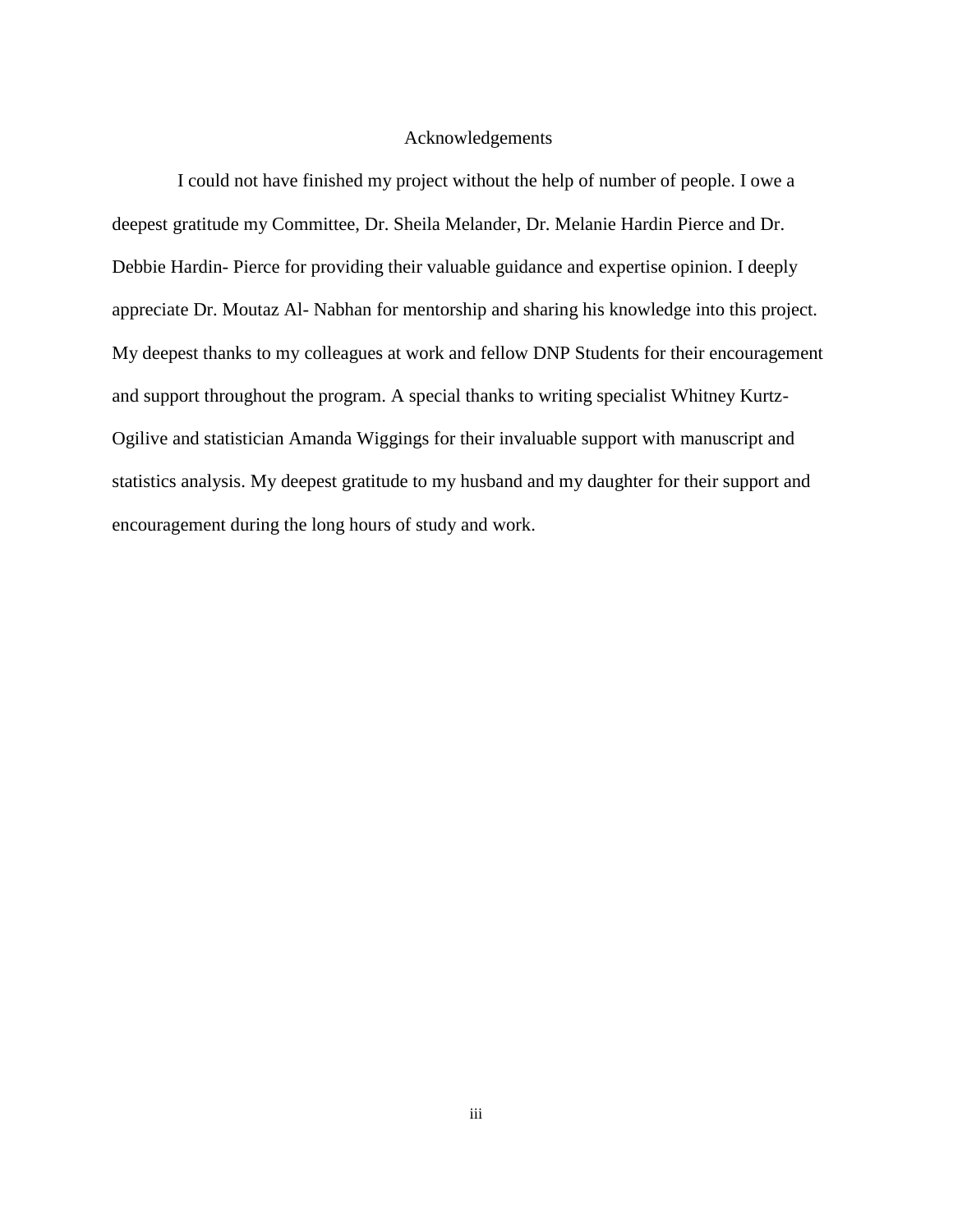## **Table of Contents**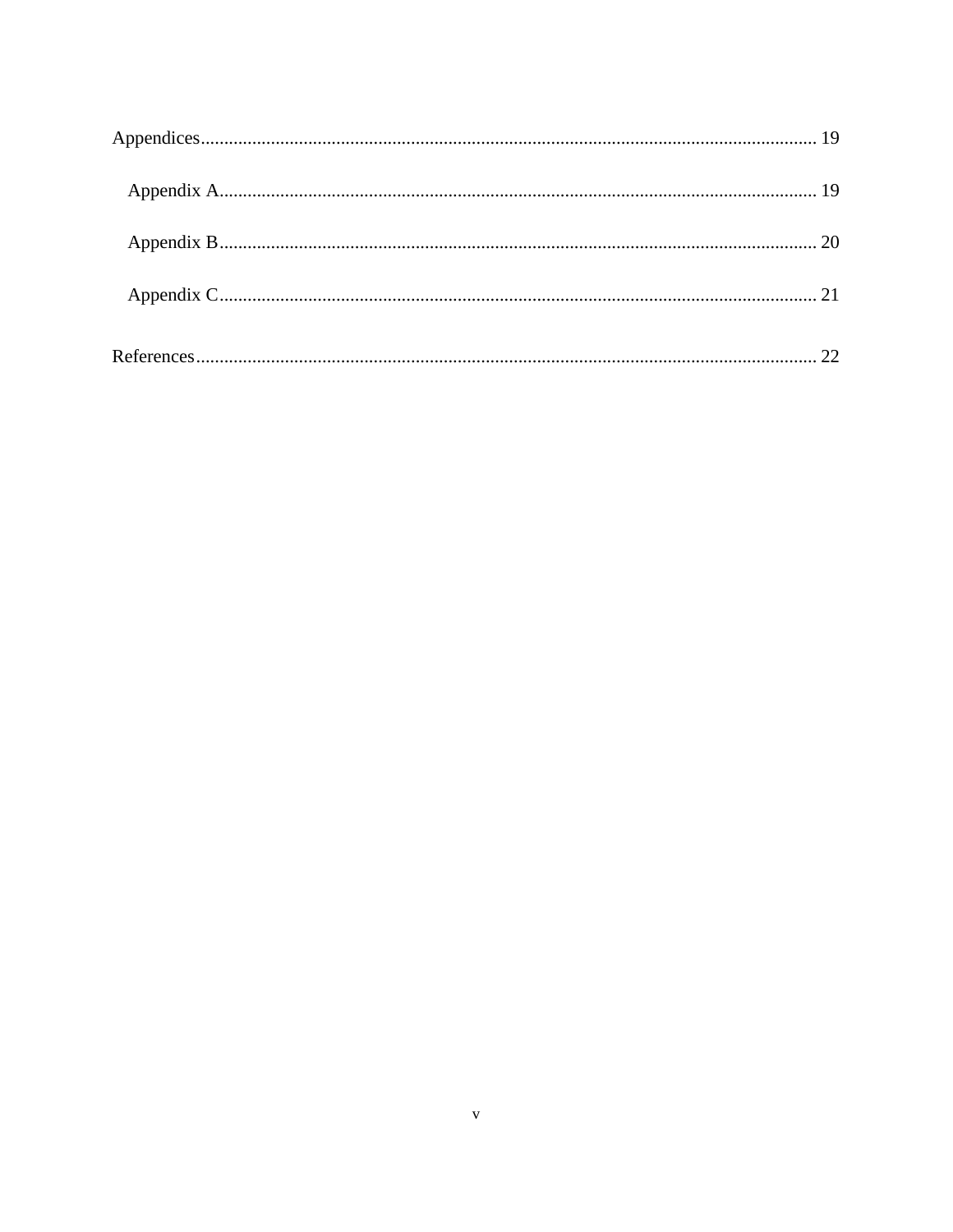#### Abstract

<span id="page-6-0"></span>**Background:** Delirium is an acute dysfunction of cognition, memory, and attention resulting in changes in perception, mood, and activity. Delirium is associated with increased length of hospital stay, prolonged mechanical ventilator days, increased mortality rate, and a higher number of discharge disposals to rehabilitation centers. The purpose of the study is to assess the current practice in delirium assessment and management strategies among postoperative patients in Intensive Care Units.

**Methods:** A retrospective medical record review was conducted in postoperative patients admitted to Norton Women's and Kosair Children Hospital between January 2015 and December 2015. Postoperative delirium was diagnosed in compliance with CAM- ICU screening. Variables focused on in the study included: length of hospital stay, length of ICU stay, discharge disposition to rehabilitation facilities, number of mechanical ventilator days, use of restraints, and use of pharmacological and non-pharmacological measures.

**Results**: Of the 115 patients assessed, 65 (56.5%) were screened for delirium. Among the 115 patients, 61.5% were positive for delirium and 38.4% were negative. The median number of mechanical ventilator days and number of restraint days in delirium positive patients was 3.5 and four respectively. The length of ICU stay ( $p=0.000$ ) and the length of hospital stay ( $p=0.001$ ) were significantly associated with delirium. Sixty percent of patients diagnosed with delirium required rehabilitation placement after the ICU stay. Thirty-seven and half percent of the patients who were positive for delirium received interventions.

**Conclusion:** The study results demonstrated that there was a significant gap in delirium screening in the ICU. Postoperative delirium was an independent risk factor for increased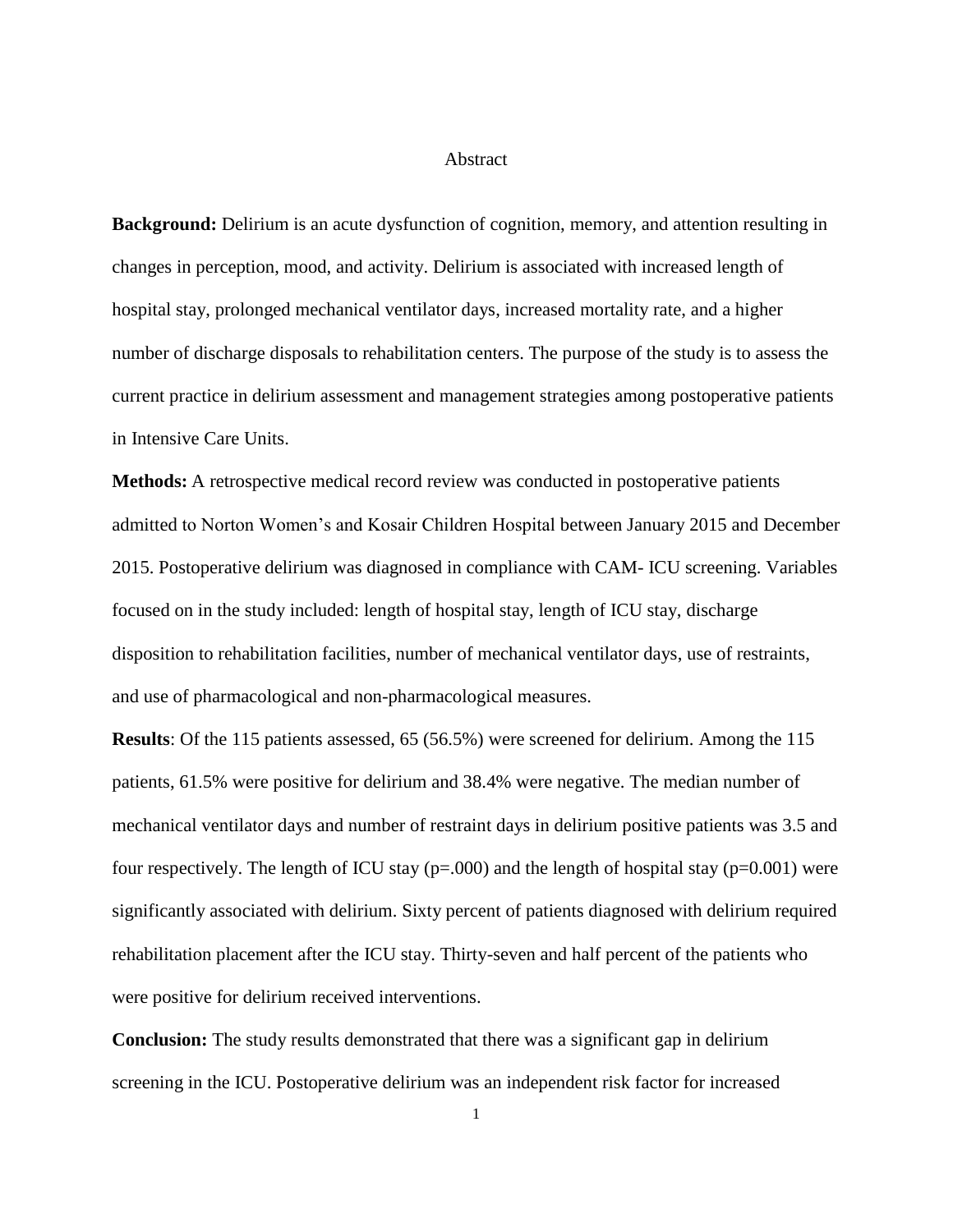number of mechanical ventilator days as well as increased use of restraints. Study results indicate the need for early identification of delirium in postoperative patients in ICU and the development of evidence-based delirium management protocol.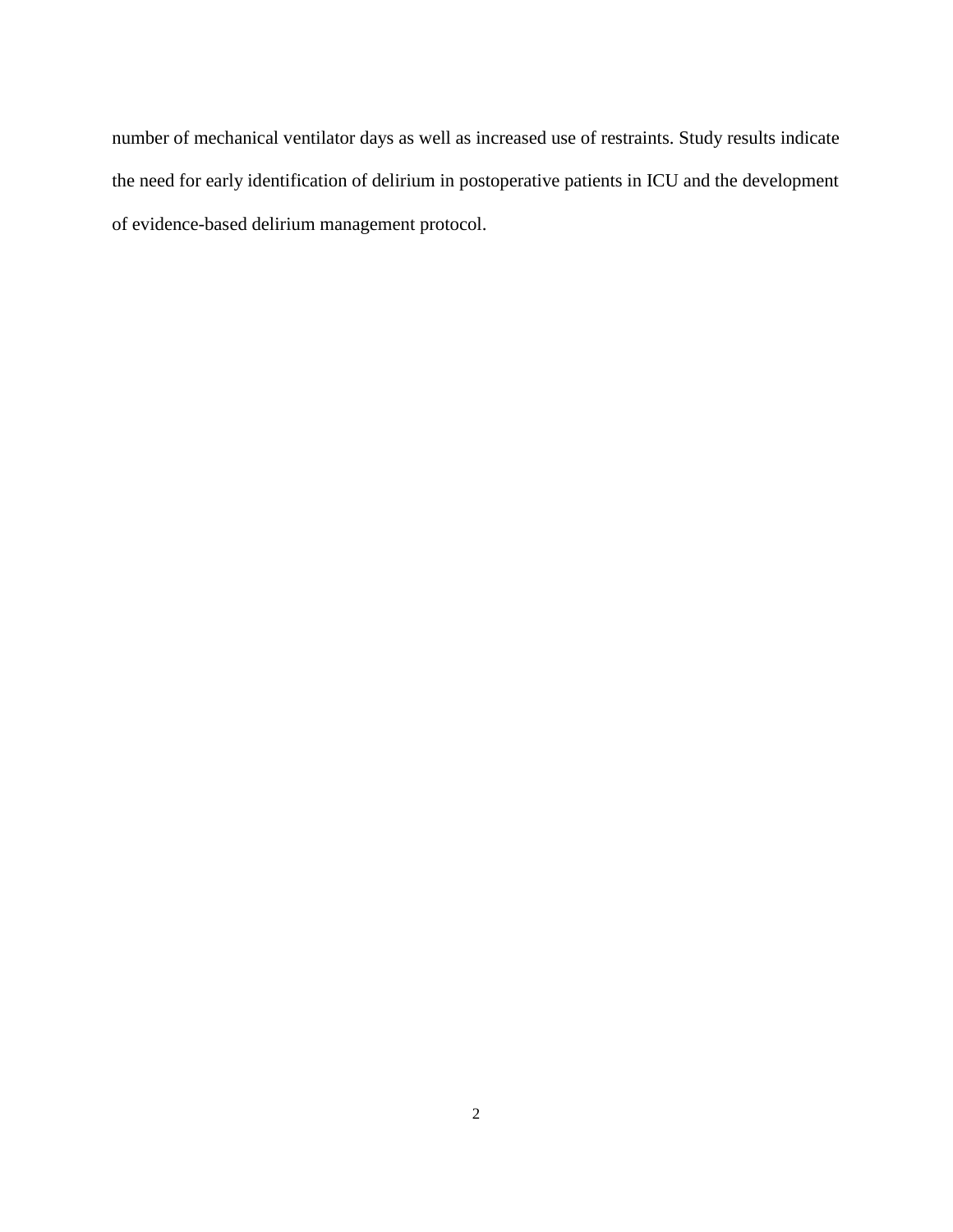Need Assessment for Early Identification of Delirium in Post-Operative Patients in Intensive

#### Care Unit

#### **Introduction**

<span id="page-8-0"></span>Delirium is an acute dysfunction of cognition, memory, and attention resulting in changes in perception, mood, and activity. The revised diagnostic criteria for the fifth Diagnostic and Statistical Manual of Mental Disorders (DSM) include disturbances in level of attention, acute onset of symptoms that tend to fluctuate throughout the day, disturbance in cognition, presence of neurocognitive disorder and an evidence of etiological causes (Zaal & Slooter, 2013). Patients in the Intensive Care Unit (ICU) are vulnerable to developing delirium due to the severity of illness, use of sedatives or pain medications, and environmental factors in ICU. Postoperative delirium is associated with increased mortality rate, increased length of hospital stay and high morbidity rates. The study has shown that post-operative patients experiencing delirum have increased risk of prolonged or even permanent cognitive disorders (Abelha et al., 2013).

Postoperative delirium is one of the complications of extensive surgery. Delirium in critically ill patients usually results from a multitude of pathological and nonpathological factors. Risk factors for delirium in postoperative patients include advanced age, smoking history, alcohol use, electrolyte imbalance, dehydration, pain, hypoxia, sleep deprivation, medications (anticholinergics, central nervous depressants, sedative/analgesic), length of surgery, and hyper/hypoglycemia (Girad, Pandharipande, & Ely, 2008). Delirium onset may be acute or subacute, and it tends to fluctuate during the hospital stay. There are 3 types of delirium based on the charachterstics of the delirium symptoms. They are hyperactive delirium, hypoactive delirium and mixed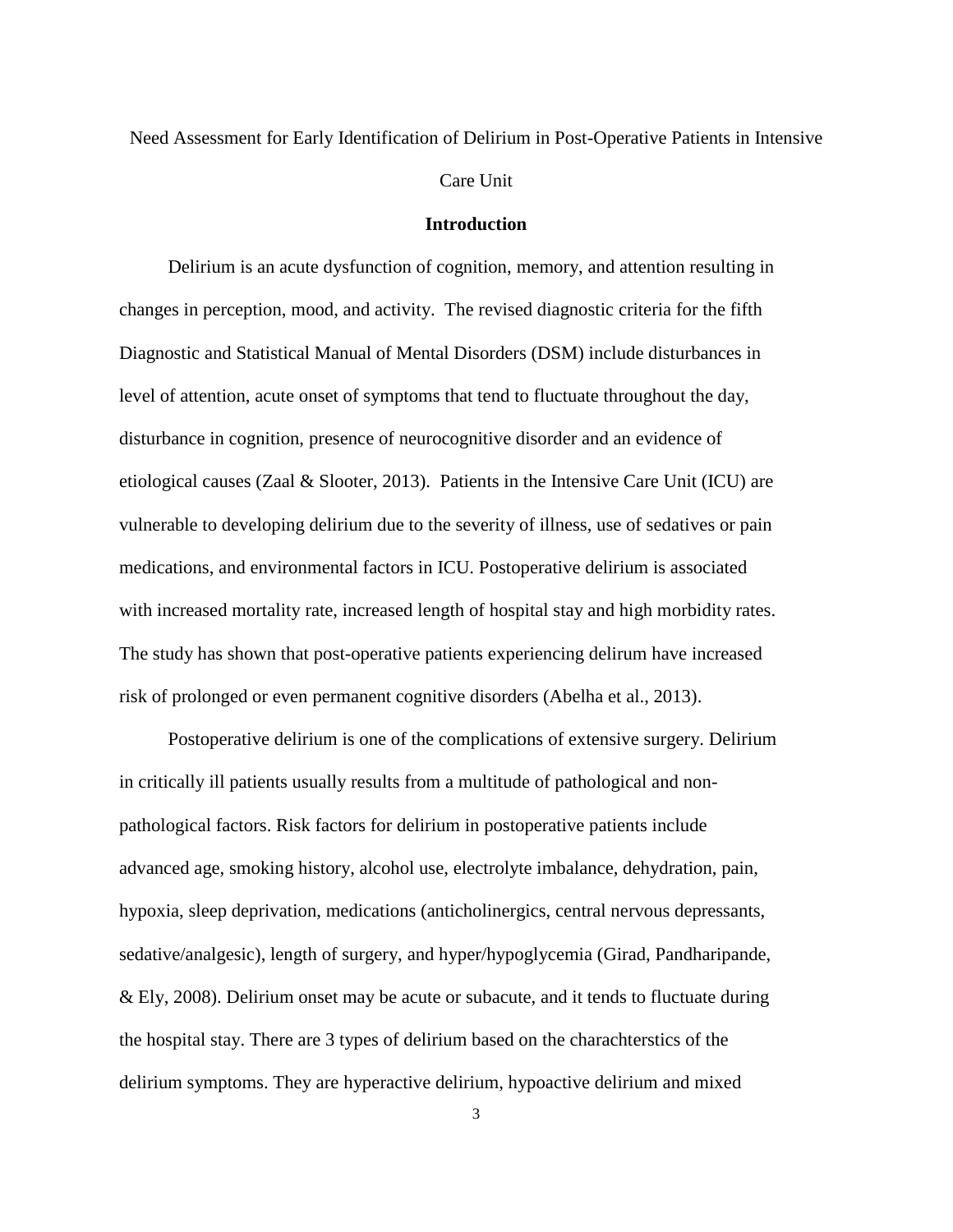delirium. Patient with hyperactive delirium demonstrates restlessness and agitation whereas hypoactive patients exhibit inattention, a decrease in communication, and unresponsiveness. Patients experiencing the mixed type of delirium demonstrate characteristics of both hypo and hyperactive delirium. Hypoactive delirium often goes underdiagnosed and undetected.

The prevalence of delirium in the ICU among mechanically ventilated patients is 60 % to 80% and for non-mechanically ventilated patients is 20% to 50% (ICU Delirium and Cognitive Impairment Study group, 2013). The incidence of delirium is higher among elderly patients and post-operative patients. Delirium can cause short term and long term adverse outcomes among post-operative patients in the ICU. Ely et al. (2001) and Lat et al. (2009) found that ICU delirium had a strong association with increased length of hospital stay and increased number of mechanically ventilated days. Davydow (2009) identified a strong connection between delirium episodes and development of subsequent symptoms of depression and anxiety. Results of a study done by Roberts, Rickard, Rajbhandari, & Reynolds (2006) showed that delirious patients experienced frightening dreams more than nondelirious patients after the hospital discharge. Abelha et al. (2013) reported that postoperative delirium is an independent risk factor for increased mortality, increased dependency in personal activities of daily living (P-ADL) and worsened quality of life. Further, ppatients with postoperative delirium had ten times higher critical care mortality, almost six times greater mortality at hospital discharge and 3.2 times greater mortality rate at six months' follow-up (Abelha et al., 2013).

4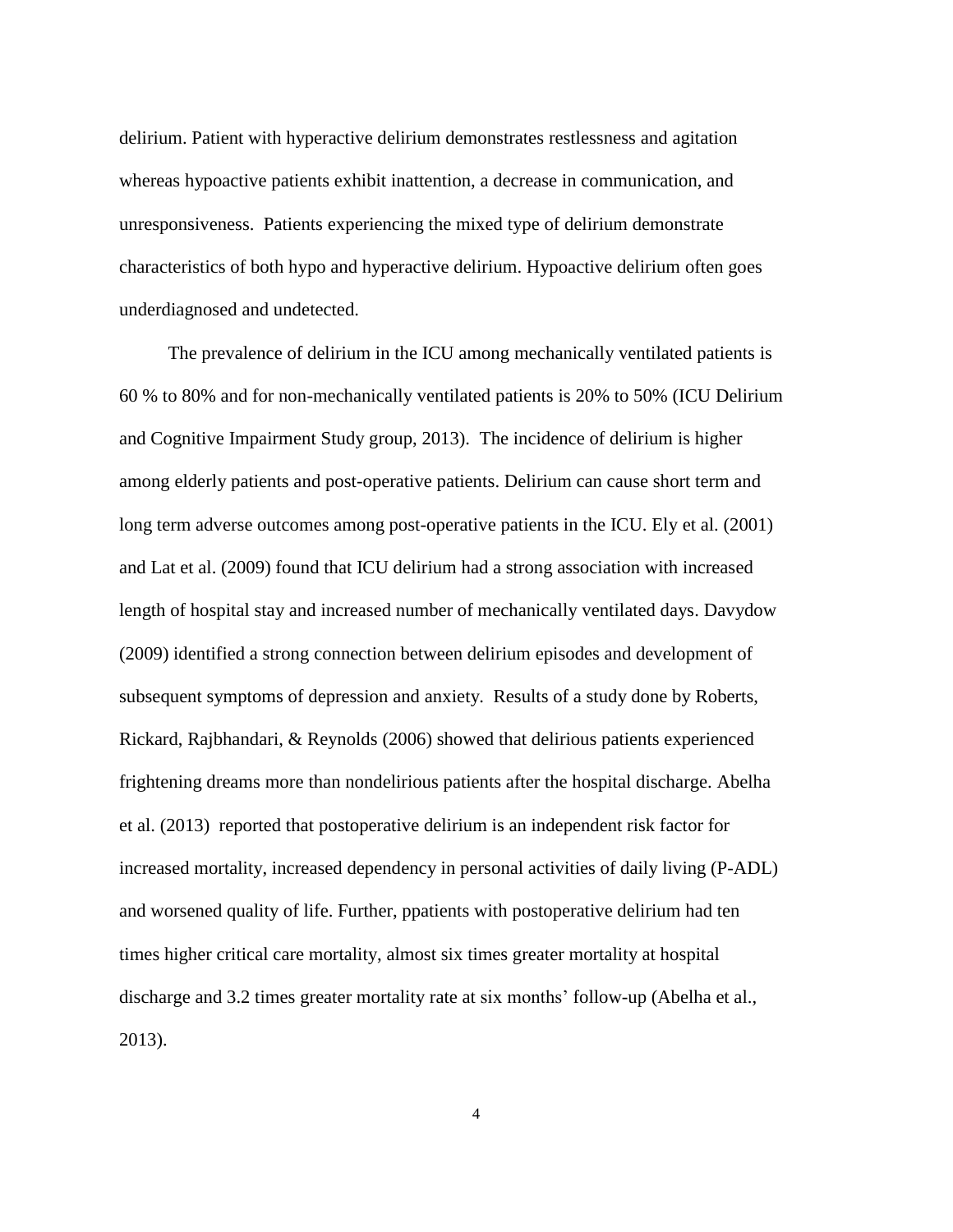Delirium assessment in postoperative patients is challenging due to the fluctuating symptoms and use of sedatives/analgesics for pain control. The Society of Critical Care Medicine emphasized the utilization of a valid tool that would help health care providers with early identification of delirium (Society of Critical Care Medicine, 2013). There are several tools available for assessing ICU delirium. The Confusion Assessment Method for the ICU (CAM-ICU) and the Intensive Delirium Screening Checklist (ICDSC) are the two most common delirium assessment tools; of these CAM -ICU has high specificity and sensitivity in assessing delirium. The Confusion Assessment Method tool allows nonpsychiatric health care providers to evaluate and diagnose delirium by doing a brief cognitive testing. The Confusion Assessment Method tool assesses the four cardinal features of delirium: acute onset or fluctuation in delirium symptoms, inattention, disorganized thinking and altered level of consciousness. Patients are diagnosed as delirium positive when three out of four features of the CAM tool are positive (Wei, Fearing, Sternberg, & Inouye, 2008).

The purpose of the study was to evaluate the current practice in delirium assessment and intervention measures among postoperative patients admitted to the Norton Women's and Children (NWCH) ICU. The study results will be used to make recommendations for implementation of evidence based intervention measures for delirium prevention and management. Variables analyzed in the study were fall rates, restraints use, number of mechanically ventilated days, length of ICU stay and number of transfers/ discharges to rehabilitation facilities. Information from study the results will be used to develop an evidence-based protocol for general surgical post-operative patients in the ICU.

5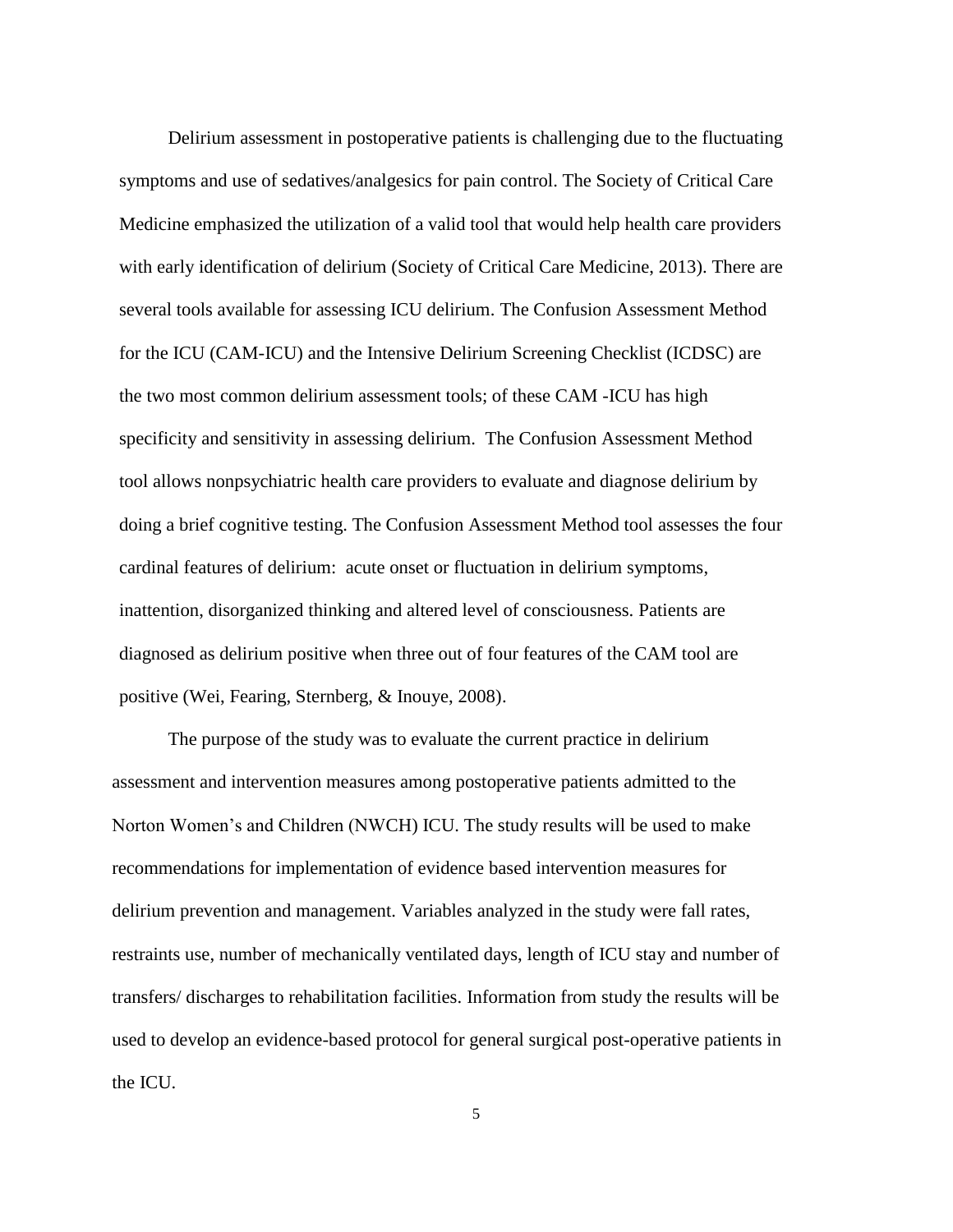#### **Literature Review**

Postoperative delirium is highly prevalent among the ICU population, characterized by inattention, fluctuating levels of consciousness and disorganized thinking. These symptoms can increase postoperative complications, prolong hospital stays, lead to functional decline, put patient at high risk for falls or device removals, increase discharge disposal to rehabilitation facilities or nursing homes and increase mortality. Postoperative delirium can contribute to higher health care cost.

The literature review included articles published within the last ten years. Databases used for the literature search were PubMed, Cochrane and CINAHL (the Cumulative Index to Nursing and Allied Health Literature) for articles published within the last ten years. The keywords used for the search were postoperative delirium, delirium risk factors, the impact of delirium on patient outcomes, delirium interventions and delirium mortality in postoperative patients. The selection criteria for the search focused on postoperative delirium, publication in English, and peer reviewed articles. For early identification of delirium among postoperative patients, it is essential to understand the risk factors, prevalence rate, effects of delirium and measures to prevent or treat symptoms.

#### <span id="page-11-0"></span>**Delirium Risk Factors**

Delirium is multifactorial, and risk factors vary depending on patient population and duration of the postoperative stay in ICU. Several studies have identified possible risk factors for delirium including advanced age, preoperative dementia, and depression. A study conducted on elderly patients after abdominal surgery by Olin, Eriksdotter-Jonhagen, Jansson, Herrington, & Kristainsson (2005) found that bleeding is an important

<sup>6</sup>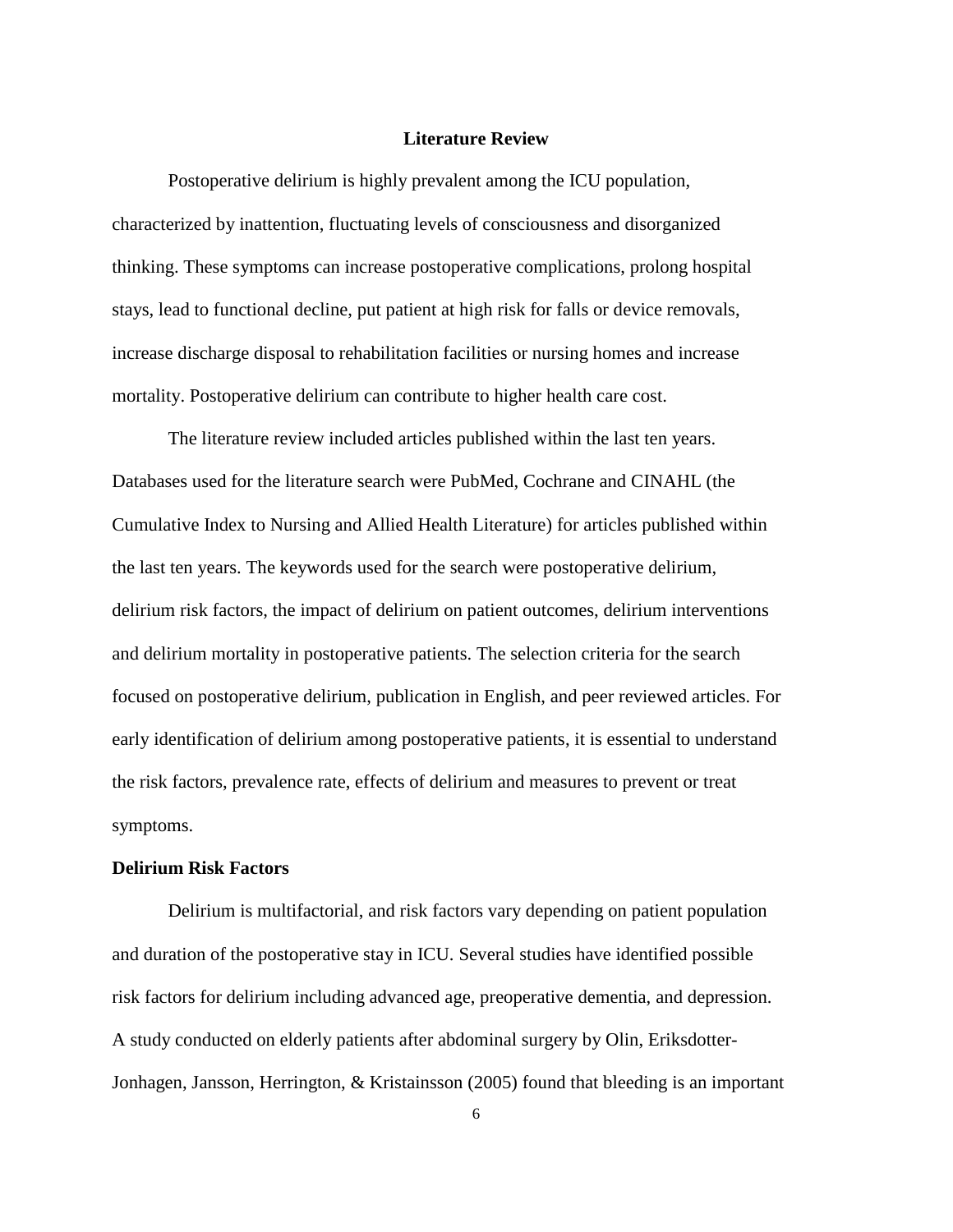risk factor for delirium. Another study by Girad, Pandharipande and Ely (2008) demonstrated that delirium is due to predisposing and precipitating risk factors. Predisposing factors are age, preexisting cognitive impairments, depression, visual and hearing impairments. Precipitating factors include increased use of sedatives or analgesic medications, sleep disturbances, electrolyte disturbances, respiratory diseases and severity of illness. Although predisposing factors are difficult to alter, precipitating factors are potentially modifiable and prevent delirium (Girad et al., 2008). Theuerkauf et al. (2012) found more precipitating factors that contribute to the development of delirium in postoperative patients; additional factors include malnutrition, primary cerebral disease conditions (intracranial bleeding, stroke, meningitis, or encephalitis), use of physical restraints, indwelling catheters and admission to ICU.

#### <span id="page-12-0"></span>**Impacts of Delirium**

Postoperative delirium is one of the frequent complications after a major surgery, and it leads to various adverse effects. Basinski and colleagues (2010) studied whether there is an association of delirium with Health-Related Quality of Life (HRQOL) and Stress after Hematopoietic Cell Transplant (HCT). They found a significant association with delirium and decreased HRQOL and persistent stress after HCT (Basinski, Alfano, Katon, Syrjala, & Fann, 2010). Several studies indicated that delirium positive patients had higher mortality rate compared to non-delirious patients (Leslie et al., 2005), (Lin et al., 2004), (Abelha et al., 2013). Abelha and his colleagues (2013) conducted a study on outcome and quality of life in patients with postoperative delirium and found that delirium patients have ten times higher mortality during hospital stay, six times greater mortality at discharge and 3.2 times higher mortality at six months' follow-up. They also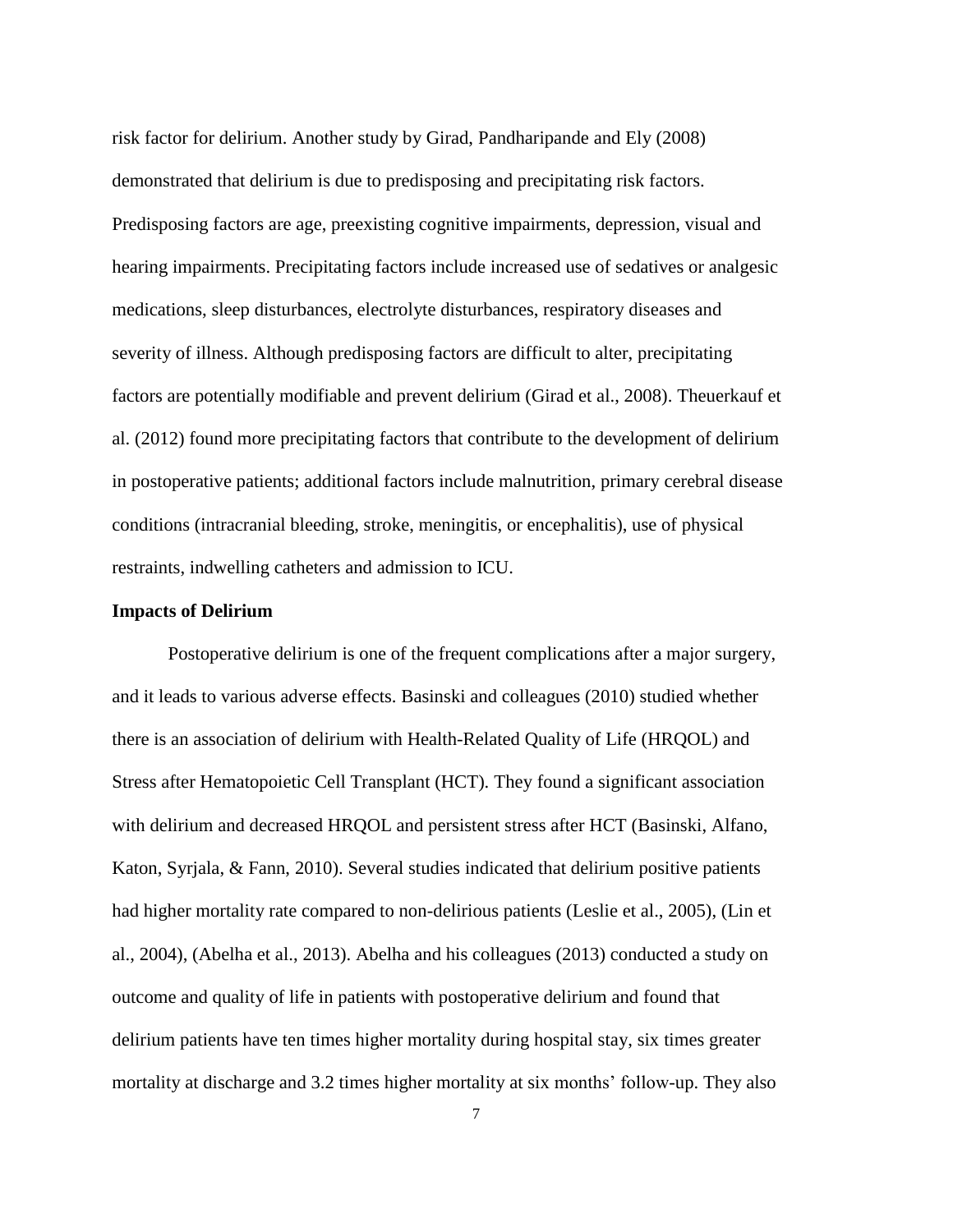found an association between delirium and worsening physical function, vitality and social functions that affect the quality of life (Abelha et al., 2013).

Several studies have addressed the association between delirium and dementia. Most of the studies focused on the association between delirium and the risk for developing dementia. Saczynski et al. (2012) found a significant association with delirium and decline in cognitive function during the first year after the surgery. A higher percentage of patients with delirium had not returned to baseline cognitive function compare to non-delirious patients at 6 months after discharge. Delirium also contributes to prolonged mechanical ventilation days and higher risk for extubation failure. Jeon et al. (2016) and Lat et al. (2009) found delirium was independently associated with increased number of mechanically ventilator day, increased the length of hospital stays, and extended length of ICU stay.

#### <span id="page-13-0"></span>**Strategies for prevention of postoperative delirium**

There are no current Food and Drug Administration (FDA) approved pharmacological measures to treat delirium. However, there are various pharmacological and non-pharmacological measures to prevent or reduce the incidence of delirium (Hipp & Ely, 2012). A randomized controlled study has shown preoperative education on postoperative delirium to be effective in improving patient knowledge and reducing anxiety. The experimental group were more knowledgeable about postoperative care (P<0.001) and had fewer days of mechanical ventilator days (P=0.04) than the control group. The authors found that hearing impairment was the predictor for postoperative delirium in patients who underwent pulmonary thromboendarterectomy (Chevillon, Hellyar, Madani, Kerr, & Kim, 2015).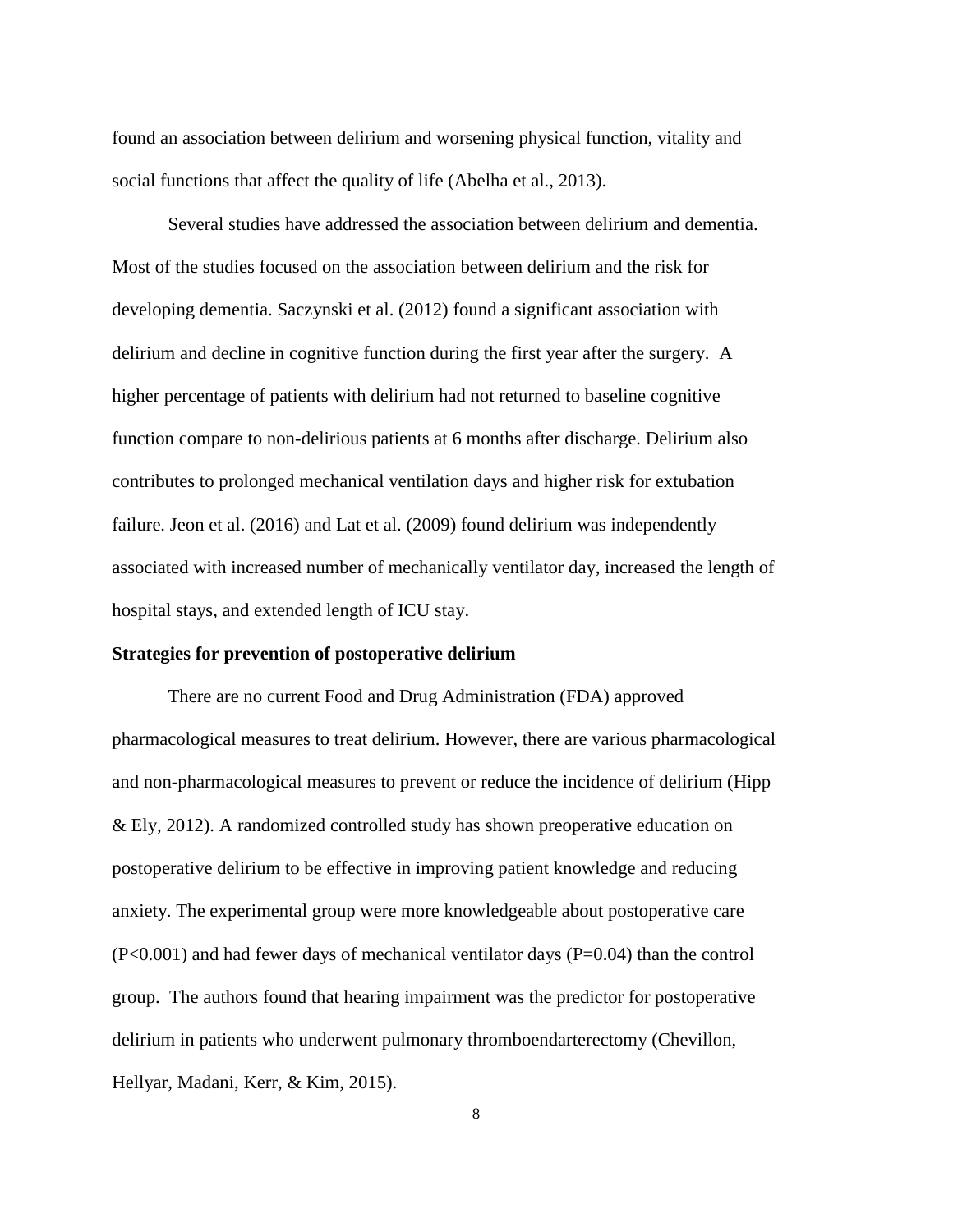Another study on a preoperative nurse-led intervention program showed beneficial effects on postoperative delirium. Intervention measures included in the study were educating nursing staff, systemic cognitive caring, improving sleep quality, maintaining a safe environment and providing social support. The severity of delirium was significantly low ( $p<0.01$ ) in the intervention group within 24 hours compared to non-interventional group (Guo  $\&$  Fan, 2016). Hipp and Ely (2012) suggest the use of a bundled intervention such as the ABCDE (Spontaneous Awakening and Breathing trials, Daily Delirium Monitoring and Early mobilization) in delirium prevention. Growing evidence supports the use of a standard multicomponent approach in mitigating delirium in ICU. The ABCDE bundle empowers the interdisciplinary team to utilize the best available interventions regarding mechanical ventilation, sedation and delirium in a safe, effective patient-centered manner (Balas, Buckingham, Braley, Saldi, & Vasilevskis, 2013)

#### **Methods**

#### <span id="page-14-1"></span><span id="page-14-0"></span>**Sample selection.**

The study was carried out at the Norton Women's and Children Hospital (NWCH) in Louisville, Kentucky. The study was approved by the University of Kentucky Research Board and the Norton Women's and Children Hospital Research Review Committee. Medical records of all postoperative patients admitted to the Intensive Care Unit from January 2015 to December 2015 were reviewed for this study. The inclusion criteria were age older than 18, patients who stayed longer than 24 hours in the ICU, nonneurosurgical cases, and post-operative patients who required a mechanical ventilator for greater than twenty-four hours. Also, patients admitted with medical conditions, but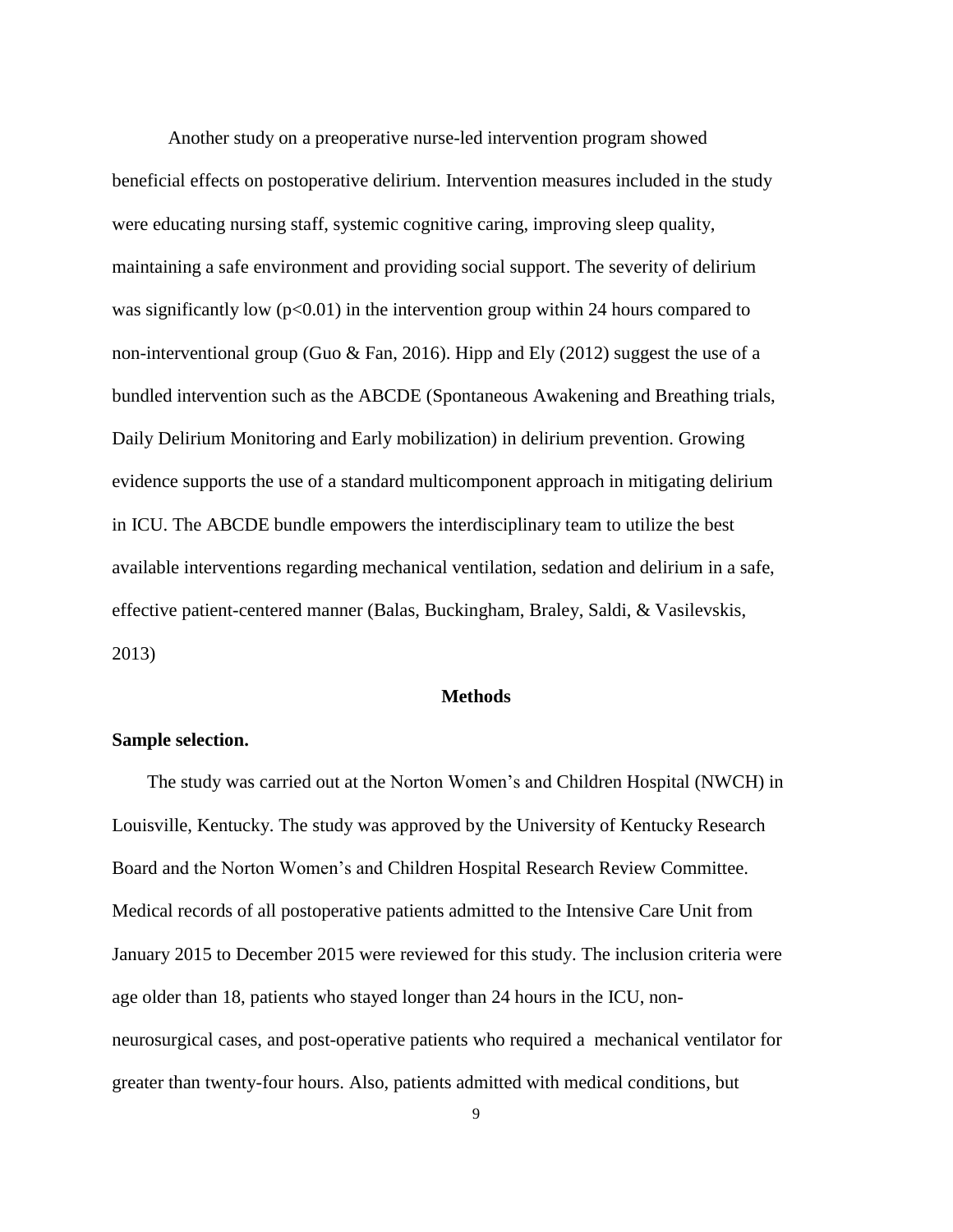requiring surgical interventions during the stay were included in the study. The exclusion criteria for this study were patients admitted with severe neurological trauma that would have affected the delirium evaluation, patients admitted for medical treatment, and moribund patients who received comfort/ palliative care. The study was conducted at the 16 bed Intensive Care Unit at NWCH. The Intensive Care Unit is staffed with 44 nursing staff and two physicians who specialize in care of critically ill patients (intensivists). The ICU is managed by a multidisciplinary team who provides care for all general medical disease conditions and for all general, vascular, urology, thoracic and obstetricsgynecology surgery patients.

#### <span id="page-15-0"></span>**Study Design**

A descriptive analysis was done to assess the current delirium assessment process and intervention strategies for post-operative patients in the ICU. A retrospective medical record review was conducted on all postoperative patients admitted to the ICU from January 2015 to December 2015 on those who met the study inclusion and exclusion criteria. The following data were extracted from medical records; age, sex , number of delirium cases ,patients' length of ICU days, ventilator days, use of CAM tool at least once during their stay, use of sitters, use of pharmacological measures ( use of antipsychotic medications- Seroquel, Haldol, Risperidone), number of restraint days, and number of device removals. Also, data were collected on how many patients expired during their stay and, discharge dispositions to rehabilitation facilities or home.

#### <span id="page-15-1"></span>**Statistical Analysis**

Descriptive statistics were used to summarize study variables. Frequency distributions were used for categorical variables due to non- normality of distributions. For continuous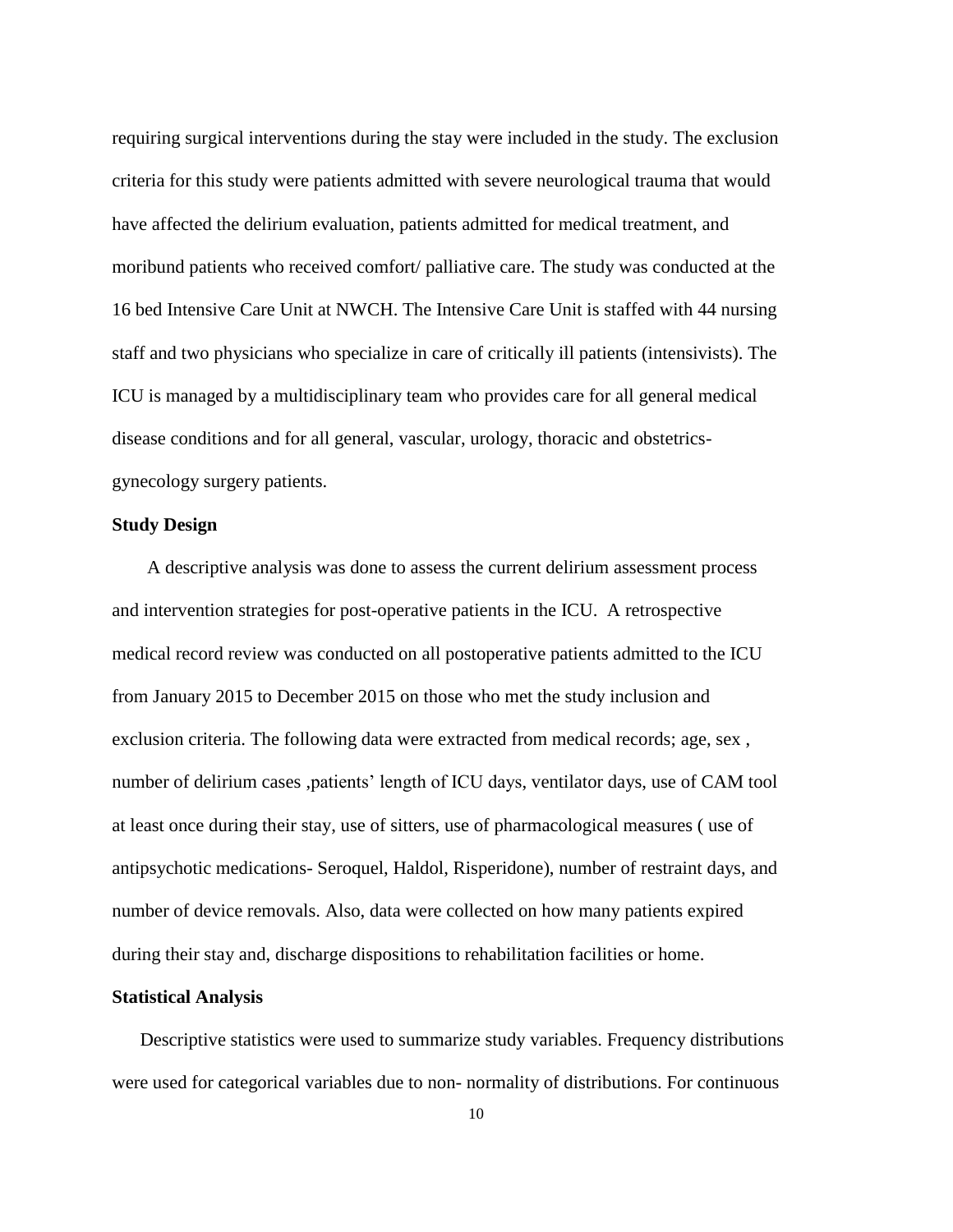variables, data on delirious and non-delirious patients were compared using Mann-Whitney U test and Pearson's  $\chi^2$  test for categorical variables. All analyses were conducted using SPSS version 22 (IBM SPSS Statistics for Windows, version 22.0). The statistical level of 5% ( $p < 0.05$ ) was considered as significant.

#### **Results**

<span id="page-16-0"></span>During the study period, there were 136 postoperative patients admitted to ICU. Of the 136 post-operative patients, 115 patients met the inclusion criteria. Sixty five of the 115 patients (56.5%) were screened for delirium using the CAM- ICU tool. Patients who were positive on CAM -ICU tool were considered as delirium cases ( $n=40$ ), and patients who were CAM- ICU negative were considered as negative delirium cases  $(n=25)$ . There were 50 patients (43.5%) with missed screenings during their ICU stay.

The study population was predominantly more female than male. In the study group, 62.5 percent were female and 38 percent were male. The mean age for females was 57.5 years and males mean age was 73 years. There was a significant difference (p= 0.03) in the means age between men and females. The patient population is divided into groups of delirium positive and delirium negative to compare the outcomes variables.

The prevalence of delirium in the postoperative patients was 61.5%. There were no International Classification of Disease (ICD) codes used in coding of positive delirium cases. Patients with delirium had a significantly higher number of mechanical ventilator days (median - 3.5 days) compared to non-delirious patients. The study showed statistical significance (p=.010) in use of antipsychotics like Risperidone, Seroquel, and Haldol in postoperative patients with and without delirium. There was no difference in the use of non -pharmacological measures in postoperative patients with and without delirium.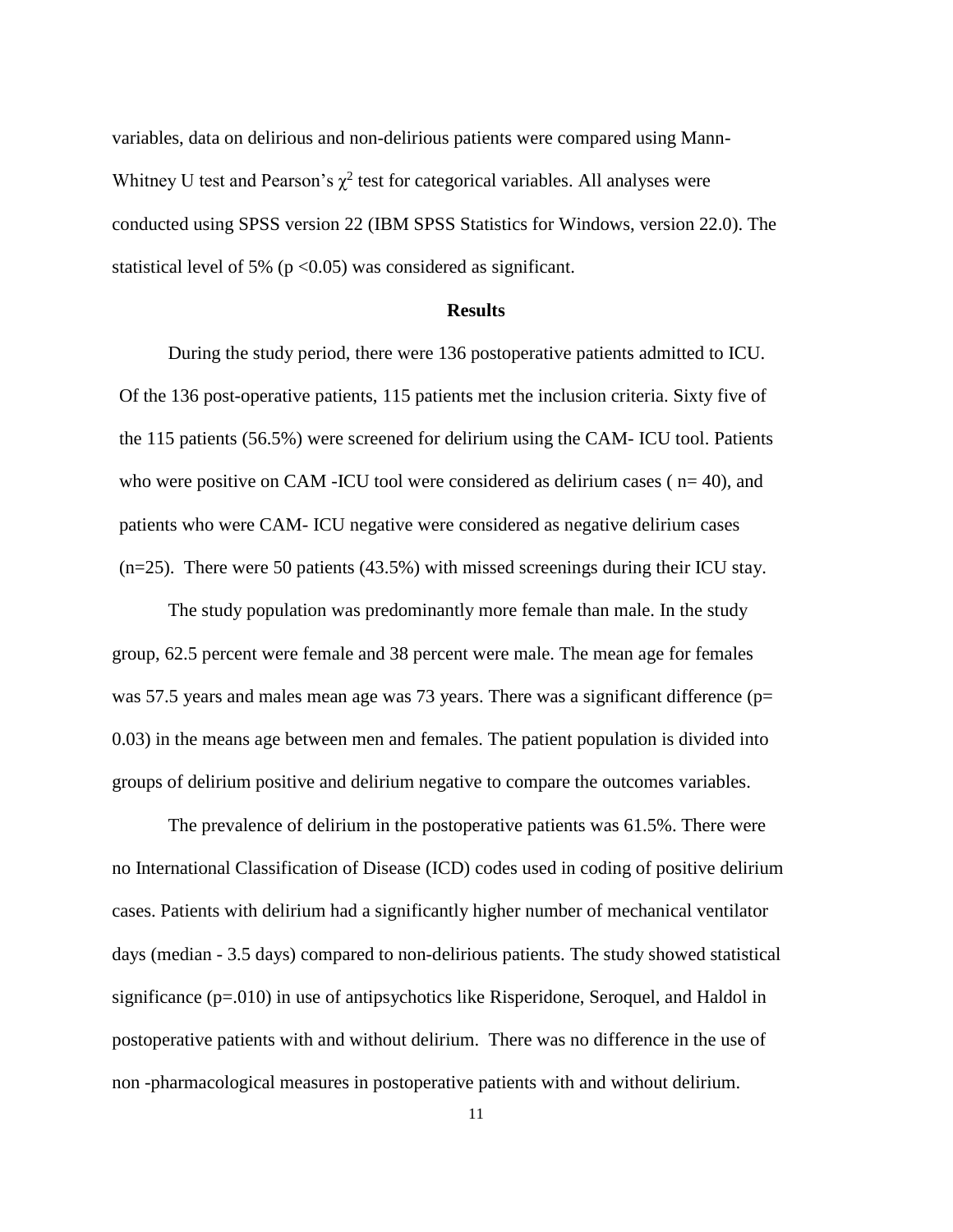The study assessed device removal by the patient and the number of falls in the group. Although there were no falls during the study period, one device removal occurred in delirium positive group. There was no statistical significance between delirium and device removal.

Delirium positive patients had longer length of ICU stay  $(p= .00)$ , and longer hospital stay ( $p= 0.001$ ) when compared to delirium negative patients. There was a significant association between delirium and discharge disposition. The discharge dispositions in delirium positive patients were 60% to rehabilitation facilities, 25% to home, and 15% expired during hospitalization. In patients who tested negative for delirium, the percentages were 36% to rehabilitation facilities, 60% to home and 4% expired during hospitalization (Please refer to Appendix A)

#### **Discussion**

<span id="page-17-0"></span>This study results demonstrated that there is an inconsistency in assessing delirium among post-operative patients in the critical care setting. Out of the total study population, 61.5 % of post-operative patients developed delirium during their stay. Despite the high prevalence of delirium in postoperative patients in the ICU, delirium assessment was missed in many of the study group. About 43.5% of post-operative patients have missed screening during their stay. Delirium developed in post-operative patients mostly on the third or fourth postoperative day. Delirium often goes underrecognized in ICU due to the severity of illness, use of sedatives or analgesics, lack of knowledge about delirium and lack of communication. Abelha et al (2013) reported that under- recognition or delay in delirium identification may leads to increased length of hospital days, increased mechanical ventilator days and increased health care cost. Using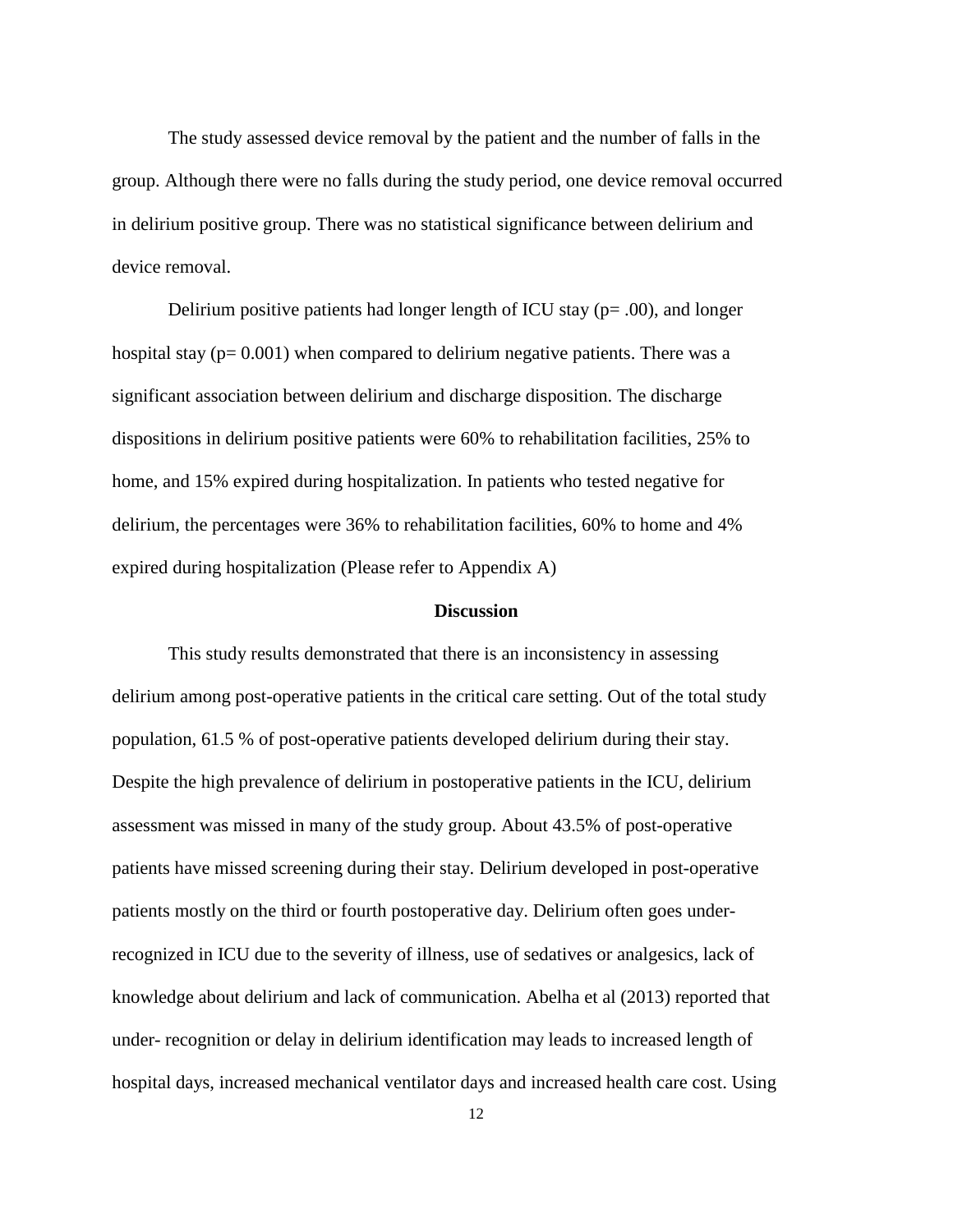a valid diagnostic tool such as CAM- ICU would help non-psychiatric physicians or other health care providers to meticulously diagnose delirium even on mechanical ventilator patients. Moreover, the American Geriatrics Society Expert Panel (2015) recommends that the formal and informal educational sessions to targeted health care professionals would improve delirium recognition and prevent delay in implementing treatment measures (The American Geriatrics Society Expert Panel [AGS], 2015).

This study results did not indicate any use of standard treatment measures or bundled intervention measures for delirium management. There was an inconsistency in the use of pharmacological and non-pharmacological measures in delirium management. Over 22 percent of delirious patient had pharmacological interventions and 15 percent of delirious patients had non- pharmacological interventions. Early recognition and implementation of proper treatment are crucial in reducing delirium in ICU. Lat et al (2009) found an association between analgesics and delirium. The occurrence of delirium in their study was due to the over administration of analgesics. Conversely, under treatment of pain can also increase the risk for delirium in postoperative patients. This study results demonstrated that 94.8 percent of postoperative patients were on pain medications. However, there is no association found between delirium and pain medication in this study. Kam, Dibartolo, Hinderer and Jones (2015) recommendations for management of delirium include the use of pharmacological and non-pharmacological measures. Although there is no Federal Drug Agency (FDA) approved pharmacological agent to treat delirium, the current management is focused on reducing the duration and severity of delirium. The pharmacological measures include preemptive management of pain, use of mild sedatives for patients' comfort while on a mechanical ventilator and use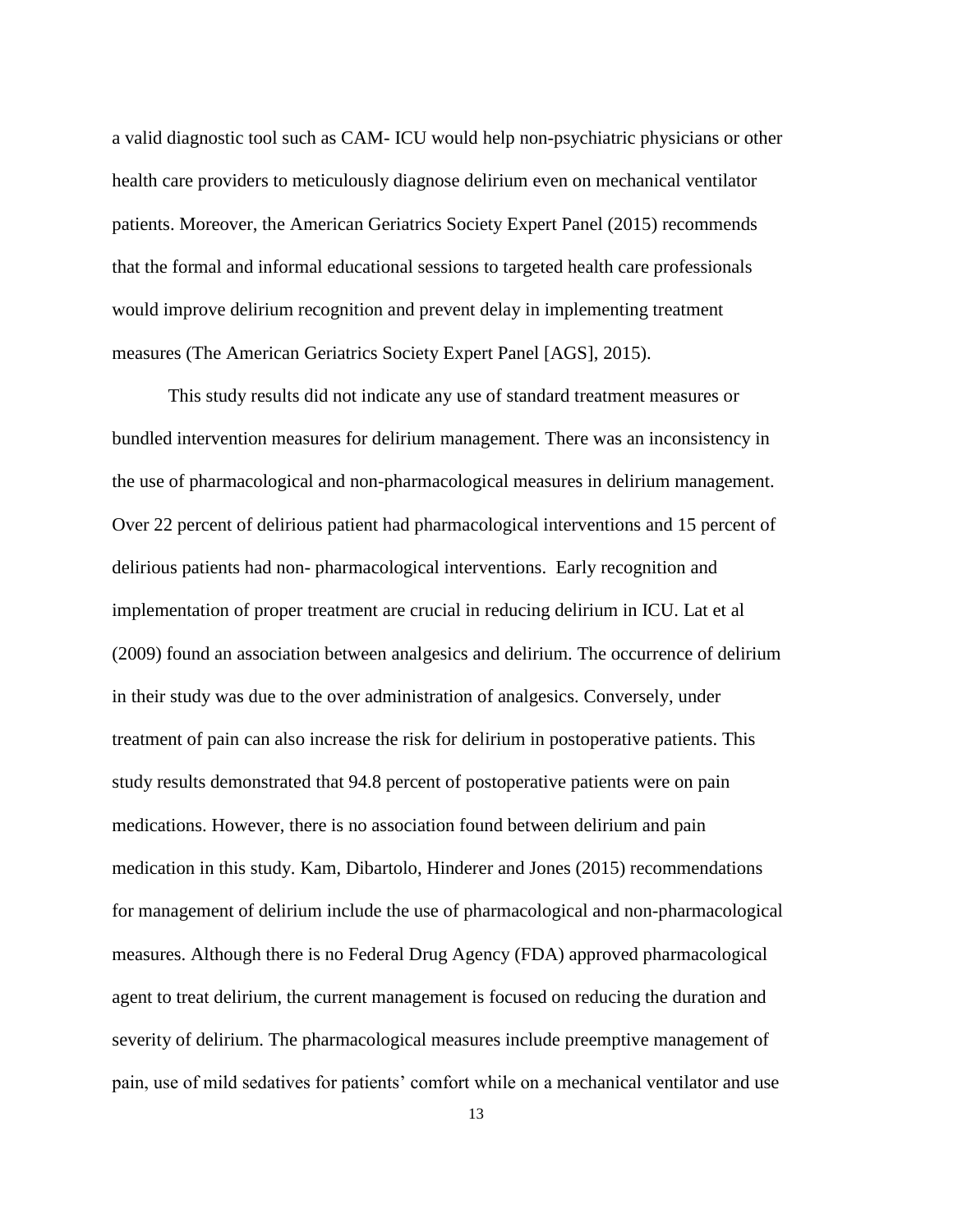of first or second generation antipsychotics to treat delirium symptoms. There are several multicomponent non-pharmacological measures to reduce or prevent delirium in the ICU. Some of the non-pharmacological measures are reorienting to the surroundings, encouraging patient- family interactions, promoting sleep along with vision/ hearing optimization, and implementing early mobilization activities. Moreover, recognizing and addressing the delirium risk factors will reduce the incidence of delirium.

The study results demonstrated an association between the number of physical restraints days and delirium. The median number of physical restraint days in delirious patient was four days compared to 0 days in non-delirious patients. Also, there was a significant association between physical restraints and number of mechanical ventilator days. Physical restraints are common in critical care settings. Mion, C Lorraine (2008) found that 74 percent of physical restraints were used to prevent device disruptions. In ICU, physical restraints are primarily used to maintain devices such as endotracheal tubes, tracheostomies, arterial lines, central lines, chest tubes. In this study, the association between delirium and accidental device removal was analyzed. Study results did not demonstrates a significant association found between delirium and accidental device removal. Move over there is no evidence to support that the need for of physical restraints to manage delirium. Physical restraints can increase agitation and can worsen the delirious situation. Implementing effective alternative measures such as providing a quiet environment, monitoring patients close to nurses' station, reorienting patient more frequently, increasing patient- family interactions and discontinuing unnecessary monitoring devices or Intravenous Catheters (IVs) could possible limit the agitation due to physical restraints.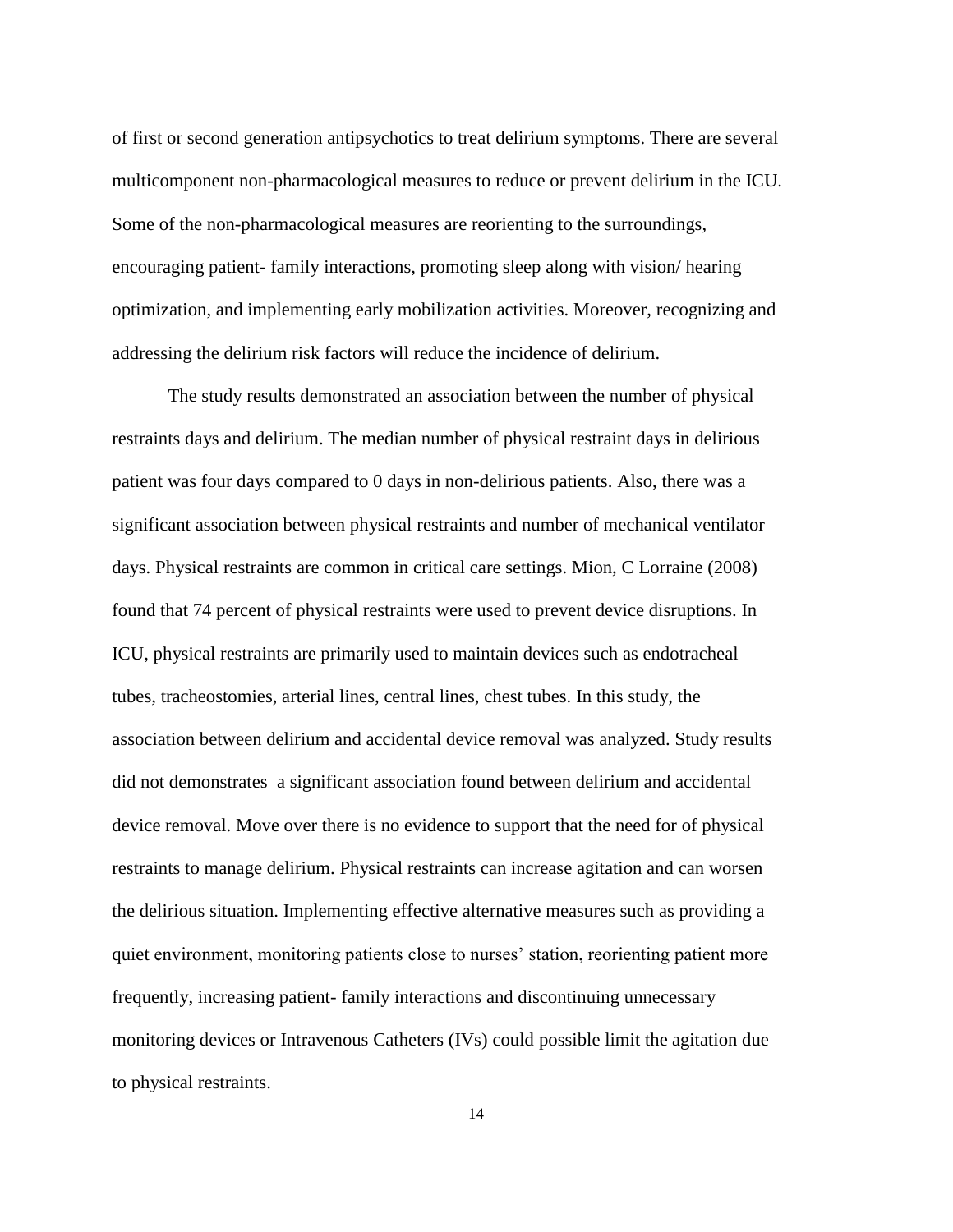The current study showed a strong association between delirium and longer mechanical ventilator days in delirium positive patients. The median number of mechanical ventilator days in delirious positive patients was three times more than delirium negative group (Please refer to Appendix B). Weaning from the mechanical ventilator is an emergent concern in ICU. Problems associated with ventilator weaning could be from overuse of sedation medications or from the overuse of opioids while on mechanical ventilator. Delirium positive patients will have weaning difficulties from the ventilator and increased the risk for reintubations. Study results illustrated an inconsistency in assessing weaning readiness from a mechanical ventilator. Failed weaning can lead to prolonged mechanical ventilation; and it may increase the risk for tracheostomies, lower respiratory tract infections, and respiratory failures. A daily assessment for weaning readiness using a standardized spontaneous breathing trial (SBT) and optimal pain control throughout the duration of mechanical ventilation could minimize the risk of delirium in postoperative patients.

This study results demonstrated that delirium positive patients had three times longer length of ICU stay and prolonged hospitalization (two times higher) compare to non-delirious group (please refer to Appendix B). Prolonged hospitalization can increase mortality rate, high health care cost and increase need for rehabilitation services. The study results further confirmed that delirium is a risk factor for post-discharge rehabilitation services. Sixty percent of delirious patients in the study group went to rehabilitation/skilled nursing facilities, which was twice higher than delirium negative group. The mortality rate was also high among delirious patients. Fifteen percent of

15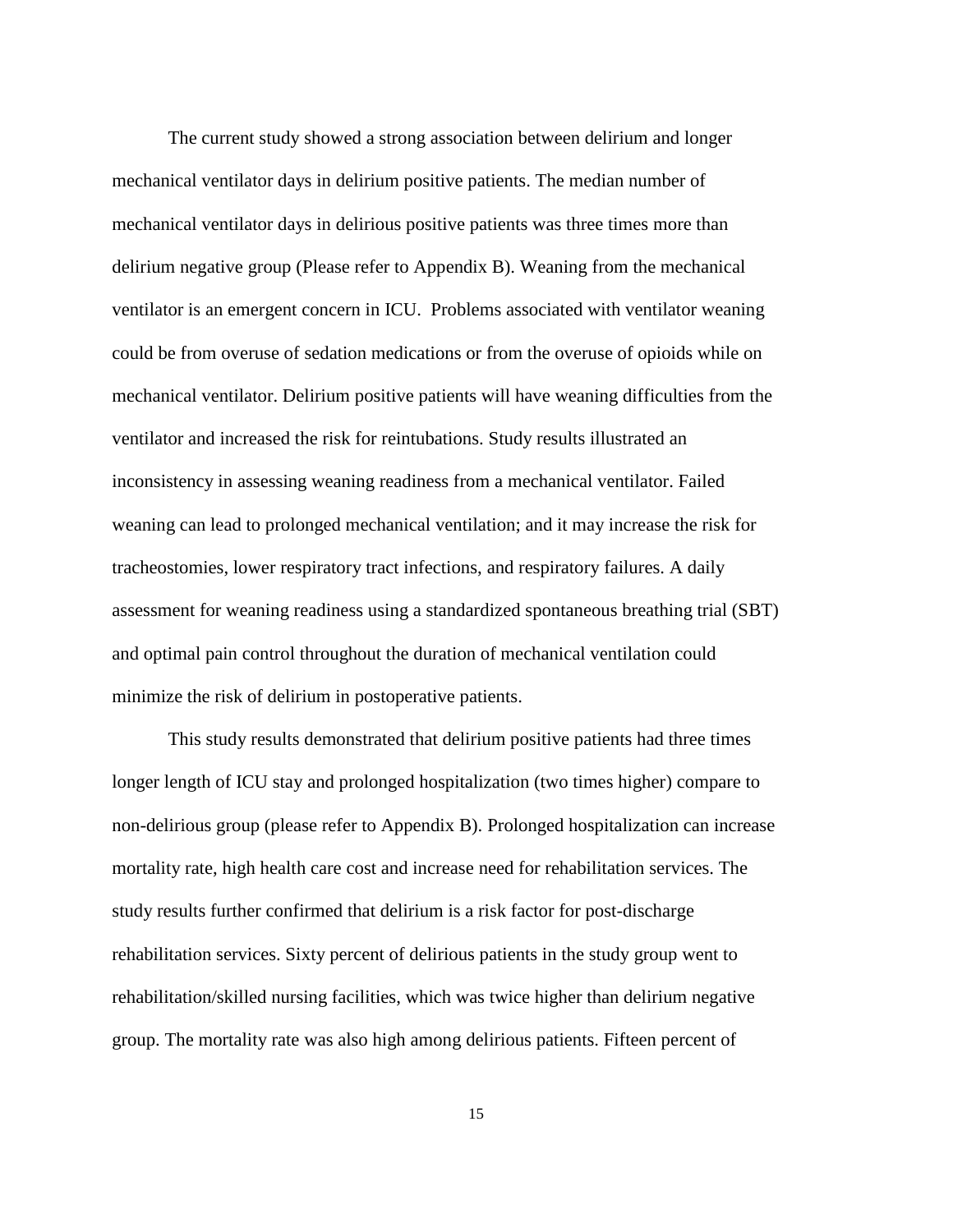delirious patient expired during their stay which is three times more than the nondelirious patient (please refer to Appendix C).

#### **Limitations**

<span id="page-21-0"></span>One of the major limitations was the study design. This is a descriptive study to assess the current strategies in delirium assessment and the use of treatment measures. A high percentage (43.5%) of delirium assessment was missed in this study. Missing delirium assessment in a large group and non-standardized use of CAM- tool screening may have influenced the number of delirium cases identified. Secondly, this study did not preclude patients with preexisting risk factors or cognitive impairments. The third limitation was that the study did not compare the cost analysis of delirium positive and delirium negative patients. However, in this study we can find that delirium negative patient group had shorter length of ICU stay, shorter hospital stay and shorter duration of mechanical ventilator days. Another limitation was that the study did not assess the nurse's knowledge about delirium, its risk factors, CAM tool and treatment measures because of the study method.

#### **Recommendations for clinical practices**

<span id="page-21-1"></span>The implementation of multicomponent evidence based bundle such as the Awakening and Breathing Coordination, Delirium Monitoring and Management, and Early Mobility (ABCDE) bundle provides a standardized care approach in patient care. The important components of ABCDE bundle are assessing and managing pain, both spontaneous awakening trials and breathing trials, choice of analgesics and sedation, delirium assessment and management, encourage exercise and early mobility and the final component is empowering family (ICU delirium and Cognitive Impairment study group, 2013). Balas et al. (2012)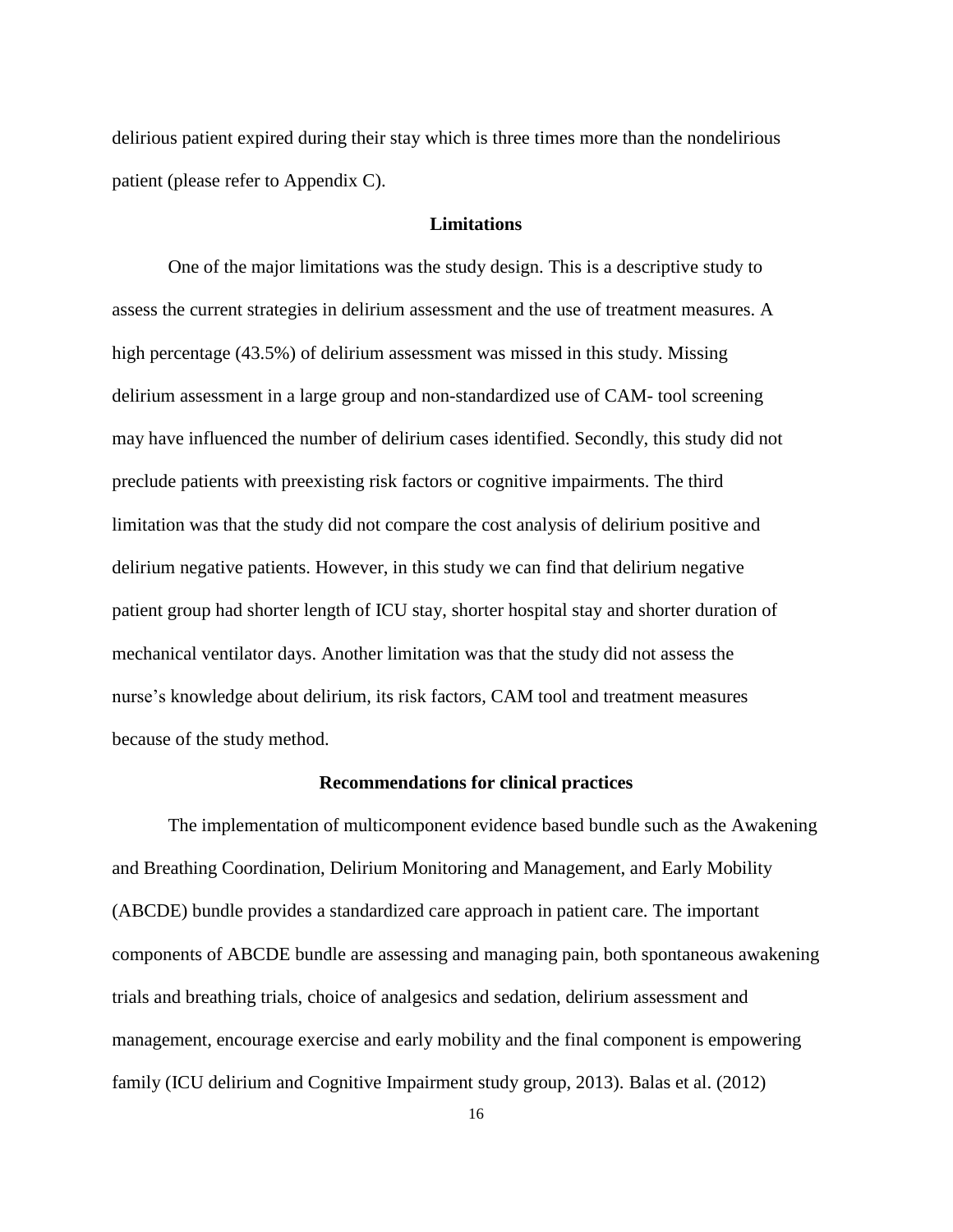conducted a safety and efficiency of ABCDE bundle in critically ill patients receiving mechanical ventilator patients. Their study findings demonstrated that patients those who treated with ABCDE bundle had more ventilator free days and shorter duration of delirium. Balas et al. (2012) recommend the adoption of interdisciplinary multicomponent approach into everyday clinical care. Further, the bundled approach in patient care can improve communication between health care providers and can reduce practice variance in patient care. In addition, creating an alert system for delirium high risk group could prompt health care providers to initiate delirium preventive measures and monitor closely.

#### **Recommendations for future study**

<span id="page-22-0"></span>Further study should be done in multiple units, with a larger sample, so that the results can be generalized to all postoperative patient population. The study should be repeated after the implementation of a standardized, evidence-based protocol to assess the effects of intervention measures. Another study recommendation would be follow up cognitive evaluation of delirium positive group after discharge to evaluate the significance of delirium and cognitive impairments. Evaluate outcomes of postoperative patients who were admitted to medical surgical floors to assess the incidence of delirium and its impact on patient outcomes.

#### **Conclusion/ Summary**

<span id="page-22-1"></span>This descriptive study demonstrates that a higher percentage of general post-operative patients experienced delirium. The study results indicated that there was a significant gap in delirium screening among postoperative patients in the ICU. Postoperative delirium was an independent risk factor for increased number of mechanical ventilator days as well as increased use of restraints. There was a significant association with delirium and length of hospital stay, length of ICU stay, and discharge disposition to rehabilitation facilities. This study highlights the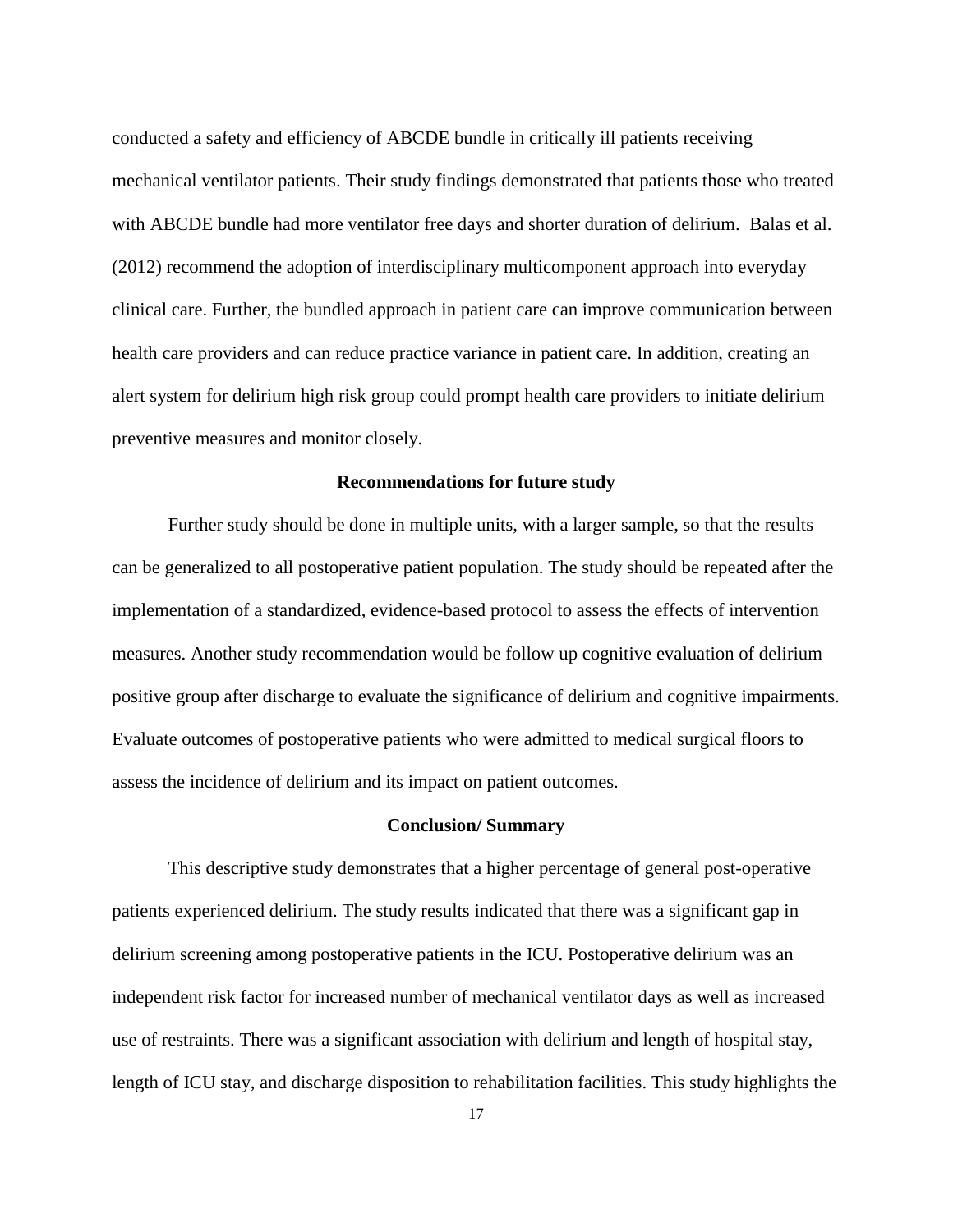need for implementation of an evidence-based delirium protocol. Delirium can be prevented by identifying high-risk patients early and implementing a standardized delirium protocol. Delirium prevention measures would highly reduce the adverse outcomes associated with delirium. Moreover, performing a preoperative risk assessment on all surgical patients is helpful in identifying high-risk patients and in implementing preventive measures that reduce the risk of post-operative delirium. Providing continuous education to nurses regarding delirium, its risk factors, use of the valid tool, and implementation of intervention measures will help to identify delirium early and improve the compliance in delirium assessment.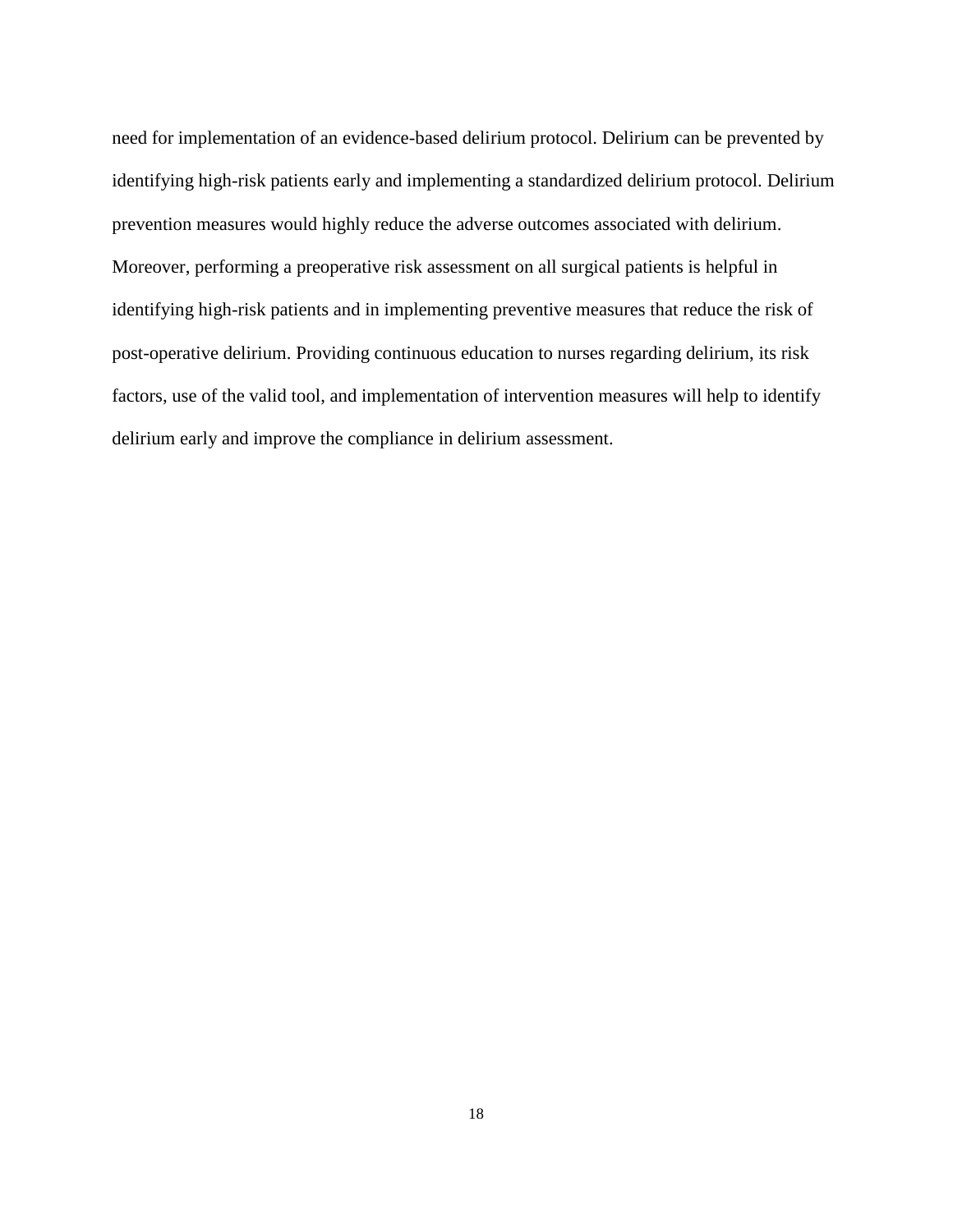## Appendices

# <span id="page-24-1"></span><span id="page-24-0"></span>**Appendix A**

| Post-operative patient characteristics and outcomes of delirium screened patients (N=65) |                   |                                        |         |  |
|------------------------------------------------------------------------------------------|-------------------|----------------------------------------|---------|--|
|                                                                                          | Delirium $(n=40)$ | N <sub>0</sub><br>delirium<br>$(n=25)$ | P value |  |
| Demographic Variables                                                                    |                   |                                        |         |  |
| Age (median)                                                                             | 59                | 57.5<br>15                             | 0.740   |  |
| Sex - Male                                                                               | 5(20%)            | (38%)<br>25                            |         |  |
| Sex - Female                                                                             | 20 (80%)          | (62%)                                  |         |  |
| Intervention measures                                                                    |                   |                                        |         |  |
| Use of pharmacological measures                                                          | 9(22.5%)          | $0(0\%)$                               | 0.010   |  |
| Use of non-pharmacological measures                                                      | 6(15%)            | 2(8%)                                  | 0.047   |  |
| Number of restraint day (median)                                                         | $\overline{4}$    | $\mathbf{0}$                           | 0.000   |  |
| Use of sitters                                                                           | $4(10\%)$         | $\boldsymbol{0}$                       | 0.106   |  |
| Patient outcomes                                                                         |                   |                                        |         |  |
| Device removal by patient                                                                | 1(2.5%)           | $\theta$                               | 1.000   |  |
| Number of mechanical ventilator days (median)                                            | 3.5               | $\overline{0}$                         | 0.000   |  |
| Length of hospital stay in days (median)                                                 | 18.5              | 9                                      | 0.001   |  |
| ICU length of stay in days (median)                                                      | 12                | 4<br>15                                | 0.000   |  |
| Discharge disposition - Home                                                             | 10(25%)           | (60%)                                  |         |  |
| Discharge disposition - Rehab facilities                                                 | 24 (60%)          | 9(36%)                                 | 0.005   |  |
| Discharge disposition - Expired                                                          | 6(15%)            | 1(4%)                                  |         |  |

Mann- Whitney U test, Pearson Chi square; ICU, Intensive Care Unit; P≤0.05 is considered significant.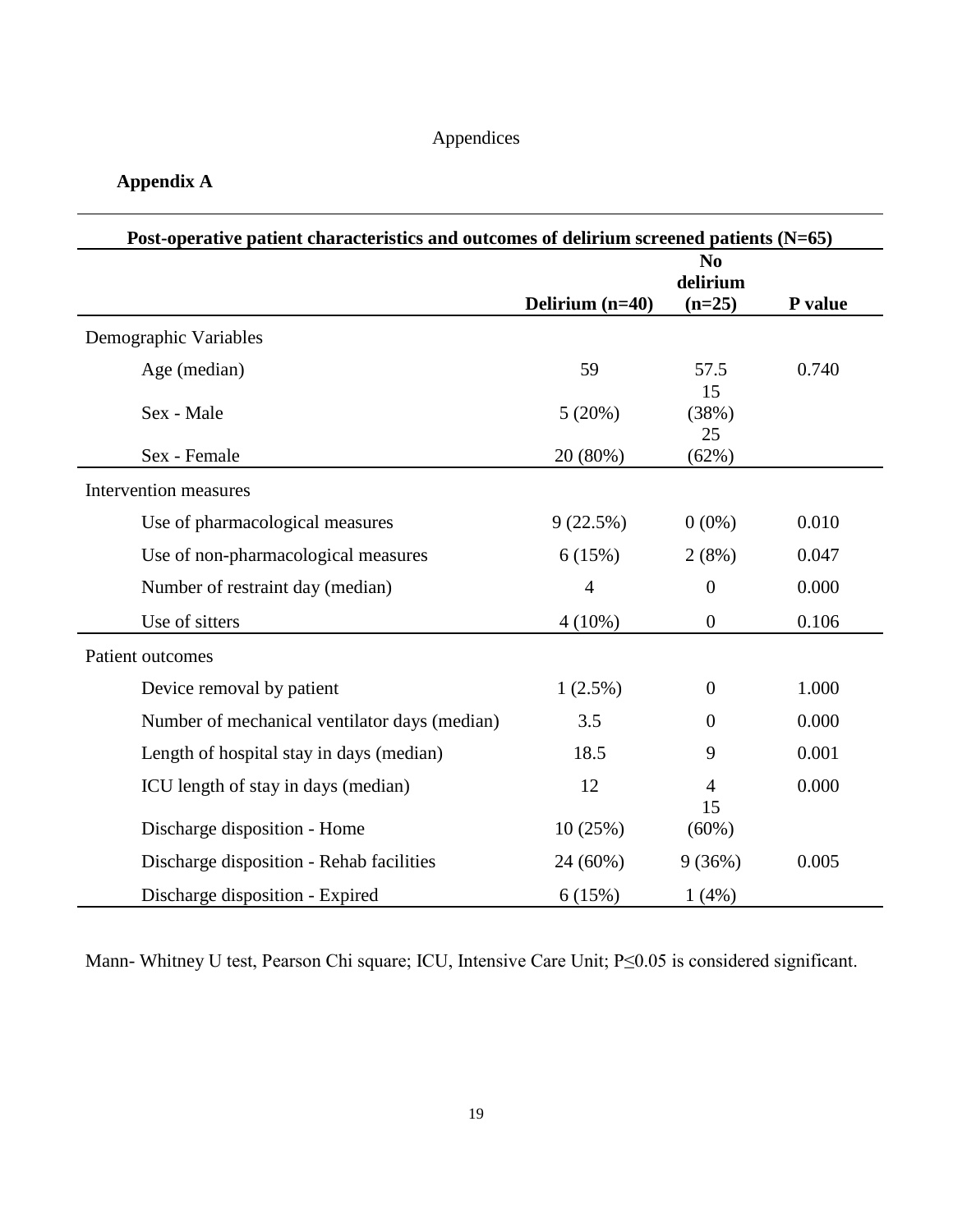# <span id="page-25-0"></span>**Appendix B**

## Patient Outcomes



Note: Data shown here in median. All of the above variables are statistically significant.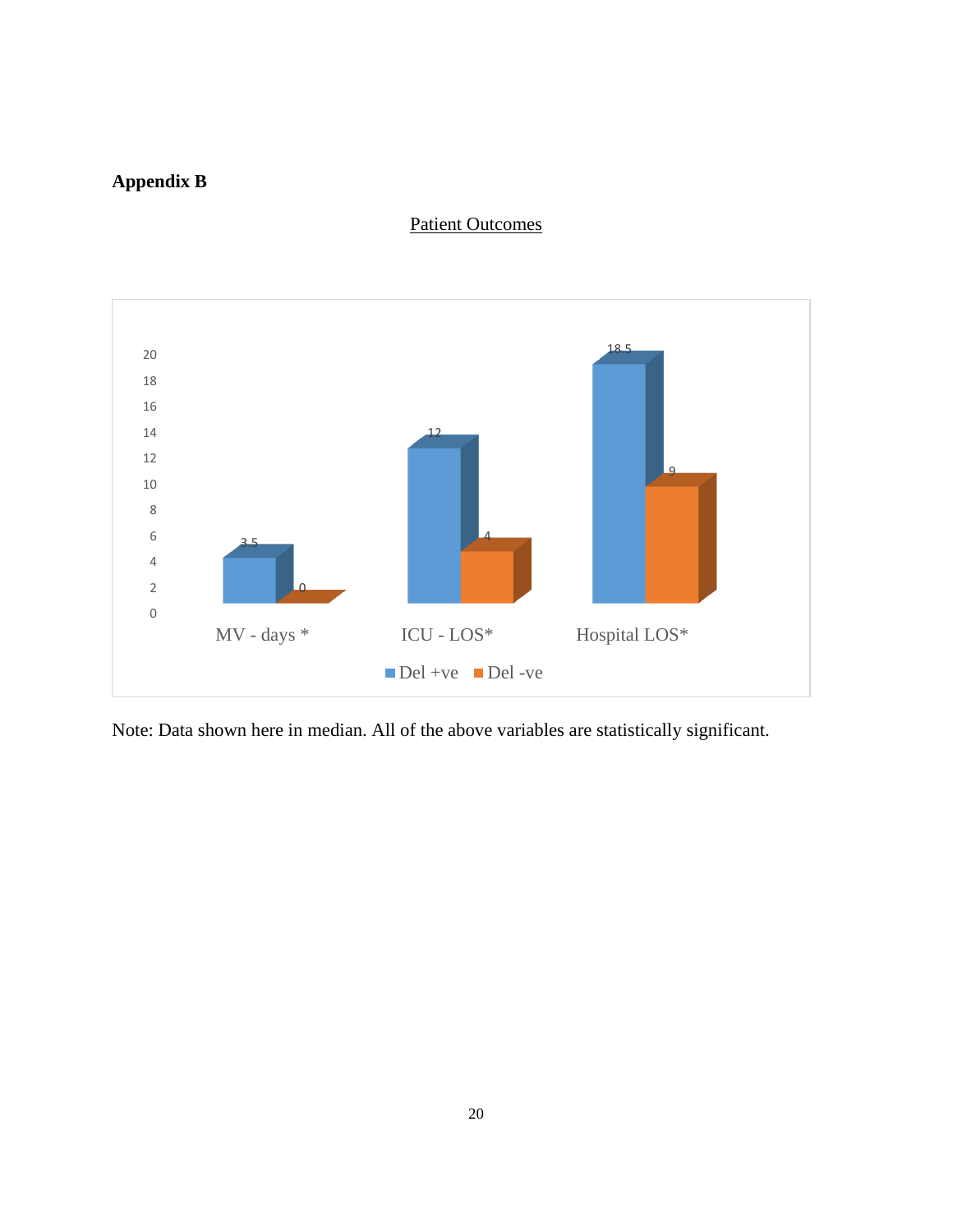# <span id="page-26-0"></span>**Appendix C**



Discharge disposition

Note: Data shown in percentages.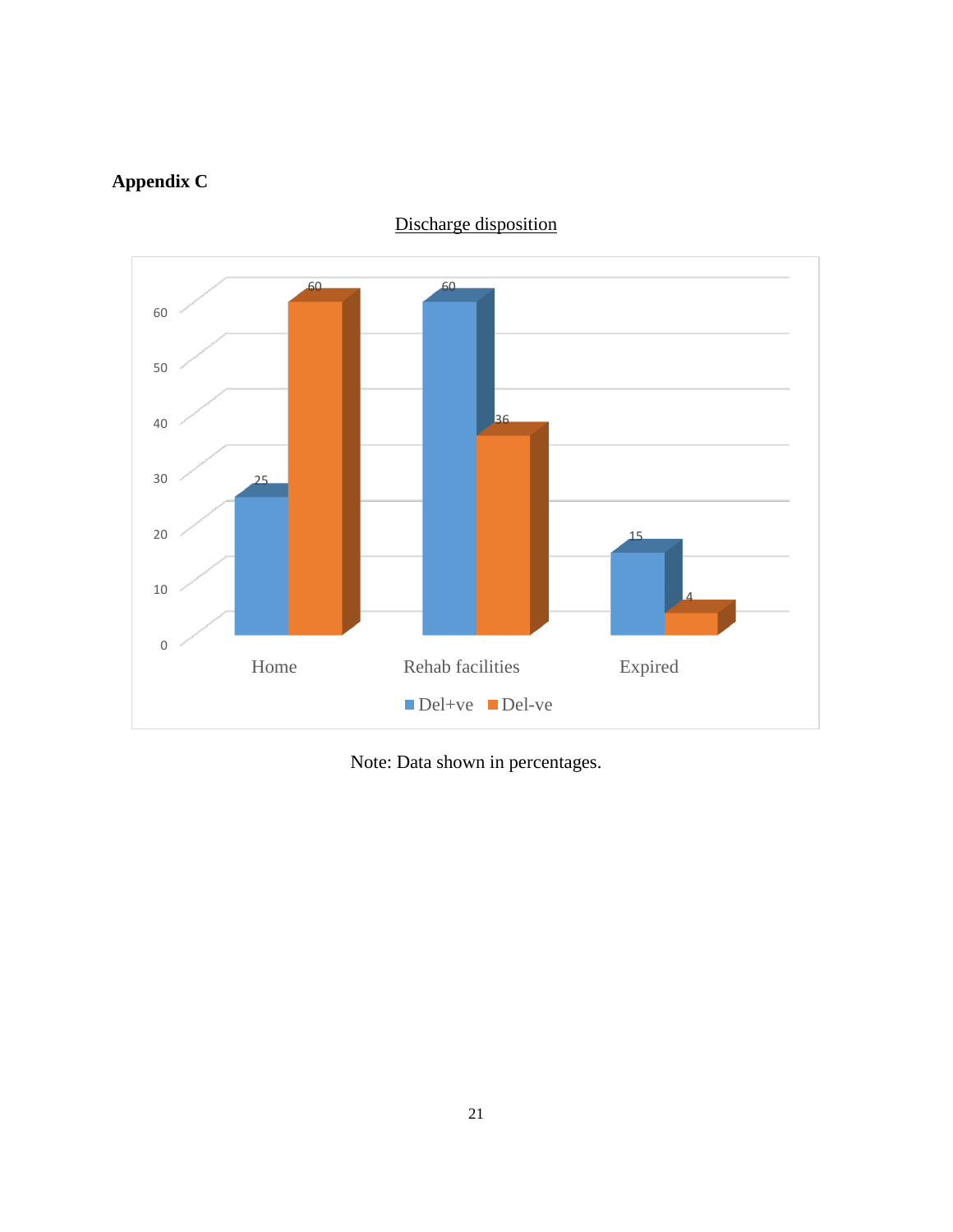#### References

- <span id="page-27-0"></span>Abelha, F. J., Veiga, D., Parente, D., Fernandas, V., Santos, P., Botelho, M., & Santos, C. (2013). Outcome and quality of life in patients with postoperative delirium during an ICU stay following major surgery. *Critical Care Forum*, *17*(17).
- Babine, R. L., Hyrkas, K. E., Bachand, D. A., Chapman, J. L., Fuller, V. J., Honess, C. A., & Wierman, H. R. (2016). Falls in A Tertiary Care Hospital- Association with Delirium: A Replication Study. *The Academy of Psychosomatic Medicine*, *57*, 273-282.
- Balas, M., Buckingham, R., Braley, T., Saldi, S., & Vasilevskis, E. E. (2013). Extending the ABCDE bundle to the Post- Intensive Care Unit Settings. *Journal of Gerontological Nursing*, *39*, 38-50.
- Balas, M. C., Vasilevskis, E. E., Burke, W. J., Boehm, L., Pun, B. T., Oslen, K. T., ... Ely, E. W. (2012). Critical Care Nurses' Role in Implementing the "ABCDE Bundle" Into Practice. *Critical Care Nurse*, *32*, 35-37. http://dx.doi.org/10.4037/ccn2012229
- Balas, M., Oslen, K., Gannon, D., Sisson, J., Sullivan, J., Stothert, J., ... Ely, W. (2012). SAFETY AND EFFICACY OF THE ABCDE BUNDLE IN CRITICALLY-ILL PATIENTS RECEIVING MECHANICAL VENTILATION. *Critical Care Medicine, 40*(12). http://dx.doi.org/10.1097/01.ccm.0000424114.76434.7a
- Basinski, J. R., Alfano, C. M., Katon, W. J., Syrjala, K. L., & Fann, J. R. (2010). Impact of Delirium on Distress, Health- Related Quality of Life, and Cognition 6 Months and 1 year after Hematopoietic Cell Transplant. *American Society for Blood and Marrow Transplantation*, *16*, 824-831. http://dx.doi.org/10.1016/j.bbmt.2010.01.003
- Cheung, A., Thorogood, N. P., Noonan, V. K., Zhong, Y., Fisher, C. G., Dvorak, M. F., & Street, J. (2013). Onset, Risk Factors, and Impact of Delirium in Patients with Traumatic Spinal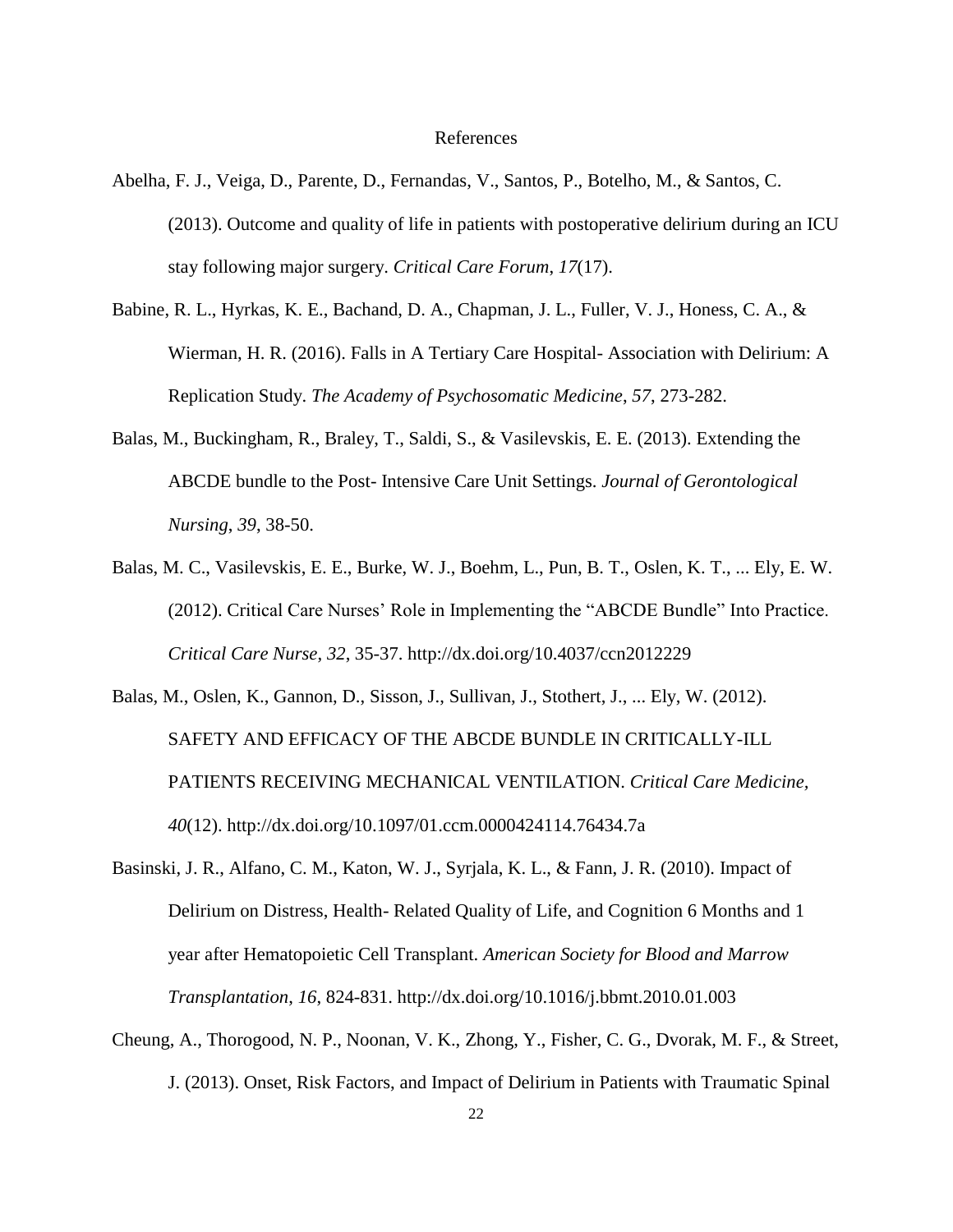Cord Injury. *Journal of Neurotrauma*, *30*, 1824-1829.

http://dx.doi.org/10.1089/neu.2013.2975

- Chevillion, C., Hellyar, M., Madani, C., Kerr, K., & Kim, S. C. (2015). Preoperative Education on Postoperative Delirium, Anxiety, and Knowledge in Pulmonary Thromboendarterectomy Patients. *American Association of Critical Care Nurses*, *24*, 164-171. http://dx.doi.org/10.4037/ajcc2015658
- Davydow, D. S. (2009). Symptoms of Depression and Anxiety after Delirium. *Psychosomatics*, *50*, 309-316.
- Ely, E. W., Gautam, S., Margolin, R., Francis, J., May, L., Speroff, T., ... Inouye, S. K. (2001). The impact of delirium in the intensive care unit on hospital length of stay. *Intensive Care Medicine*, *27*, 1892-1900. http://dx.doi.org/10.1007/s00134-001-1132-2
- Gallagher, T. K., McErlean, S., Farrell, A. O., Hoti, E., Maguire, D., Traynor, O. J., ... Geoghegan, J. G. (2013). Incidence and risk factors of delirium in patients post pancreaticoduodenectomy. *Journal of International Hepato- Pancreato- Biliary Association*, *16*, 864-869. http://dx.doi.org/10.1111-hpb.12266
- Girad, T. D., Pandharipande, P. P., & Ely, E. W. (2008, May 14). Delirium in the Intensive Care Unit. *Critical Care*, *12*. http://dx.doi.org/10.1186/cc6149
- Goldenberg, G., Kiselev, P., Bharathan, T., Baccash, E., Gill, L., Madhav, V., ... Thakur, C. (200*6*). Predicting post-operative delirium in elderly patients undergoing surgery for hip fracture. *Journal of Psychogeriatric*, 6, 43-48.
- Guo, Y., & Fan, Y. (2016). A Preoperative, Nurse- Led Intervention Program Reduces Acute Postoperative Delirium. *American Association of Neuroscience Nurses*, *48*, 229-235. http://dx.doi.org/10.1097/JNN.0000000000000220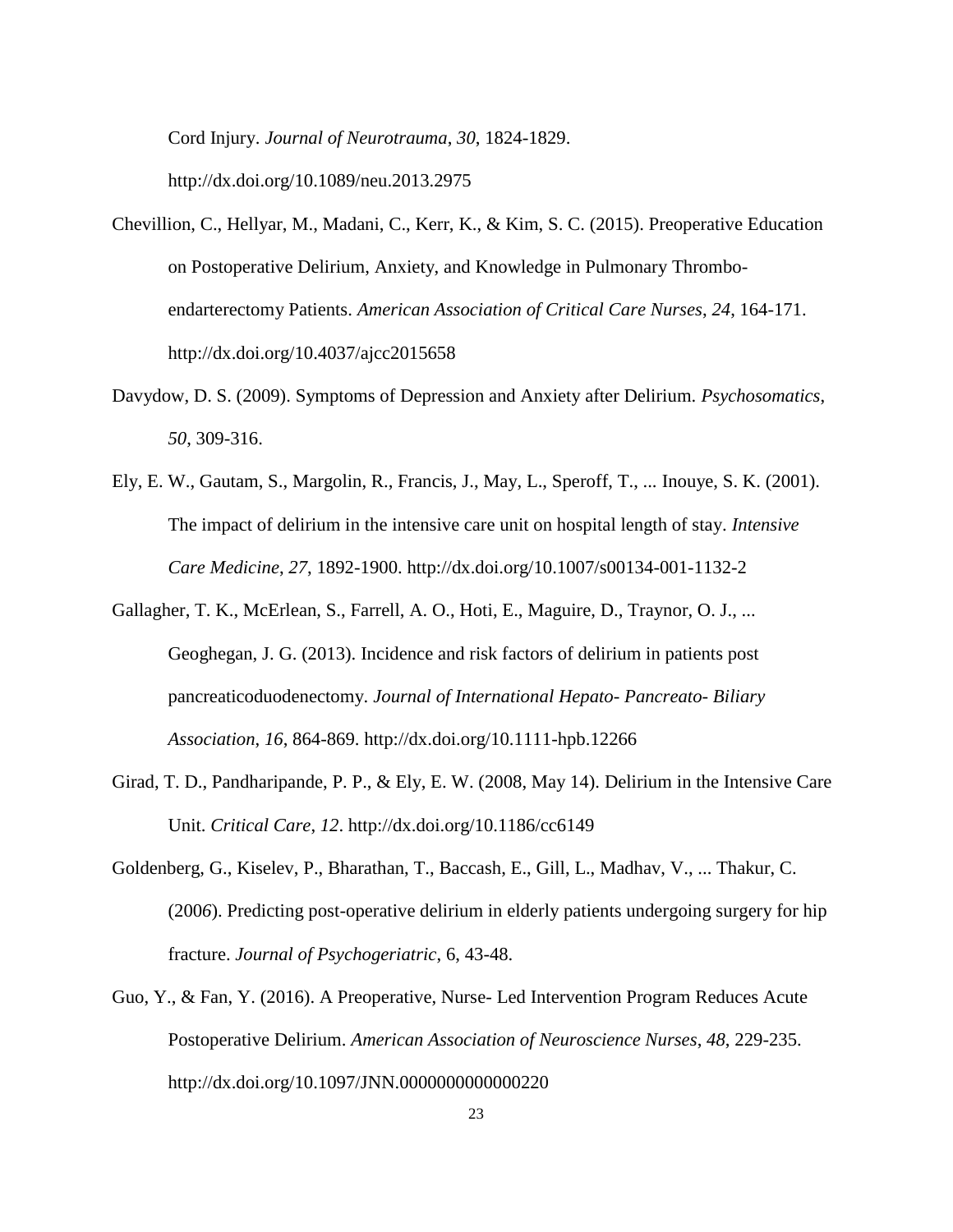- Hipp, D. M., & Ely, E. W. (2012, January). Pharmacological and Nonpharmacological Management of Delirium in Critically ill patients. *Neurotherapeutics*, *9*, 158-175. http://dx.doi.org/DOI10.1007/s13311-011-0102-9
- ICU delirium and Cognitive Impairment study group. (2013). http://www.icudelirium.org/delirium.html
- Jeon, K., Jeong, B., KO, M. G., Nam, J., Yoo, H., Chung, C. R., & Suh, G. Y. (2016). Impact of delirium on weaning from mechanical ventilation in medical patients. *Official Journal of the Asian Pacific Society of Respirology*, *21*, 313-320. http://dx.doi.org/10.1111/resp.12673
- Kram, S. L., Dibartolo, M. C., Hinderer, K. A., & Jones, R. A. (2015). Implementation of the ABCDE Bundle to Improve Patient Outcomes in the Intensive Care Unit in a Rural Community Hospital. *Dimensions of Critical Care Nursing*, *34*, 250-258. http://dx.doi.org/10.1097/DCC.0000000000000129
- Lat, I., McMillian, W., Taylor, S., Janzen, J. M., Papadopoulos, S., Korth, L., ... Burke, P. (2009). The impact of delirium on clinical outcomes in mechanically ventilated surgical and trauma patients. *Critical Care Medicine*, *37*, 1898-1905. http://dx.doi.org/10.1097/CCM.ob013e31819ffe38
- Leslie, D. L., Zhang, Y., Holford, T. R., Bogardu, S. T., Leo-Summers, L. S., & Inouye, S. K. (2005). Premature Death Associated with Delirium at 1-year Follow-up. *American Medical Association, 165*, 1657-1662.
- Lin, S., Liu, C., Wang, C., Lin, H., Huang, C., Huang, P., ... Kuo, H. (2004). The impact of delirium on the survival of mechanically ventilated patients. *Critical Care Medicine*, *32*, 2254-59. http://dx.doi.org/10.1097/01.CCM.0000145587.16421.BB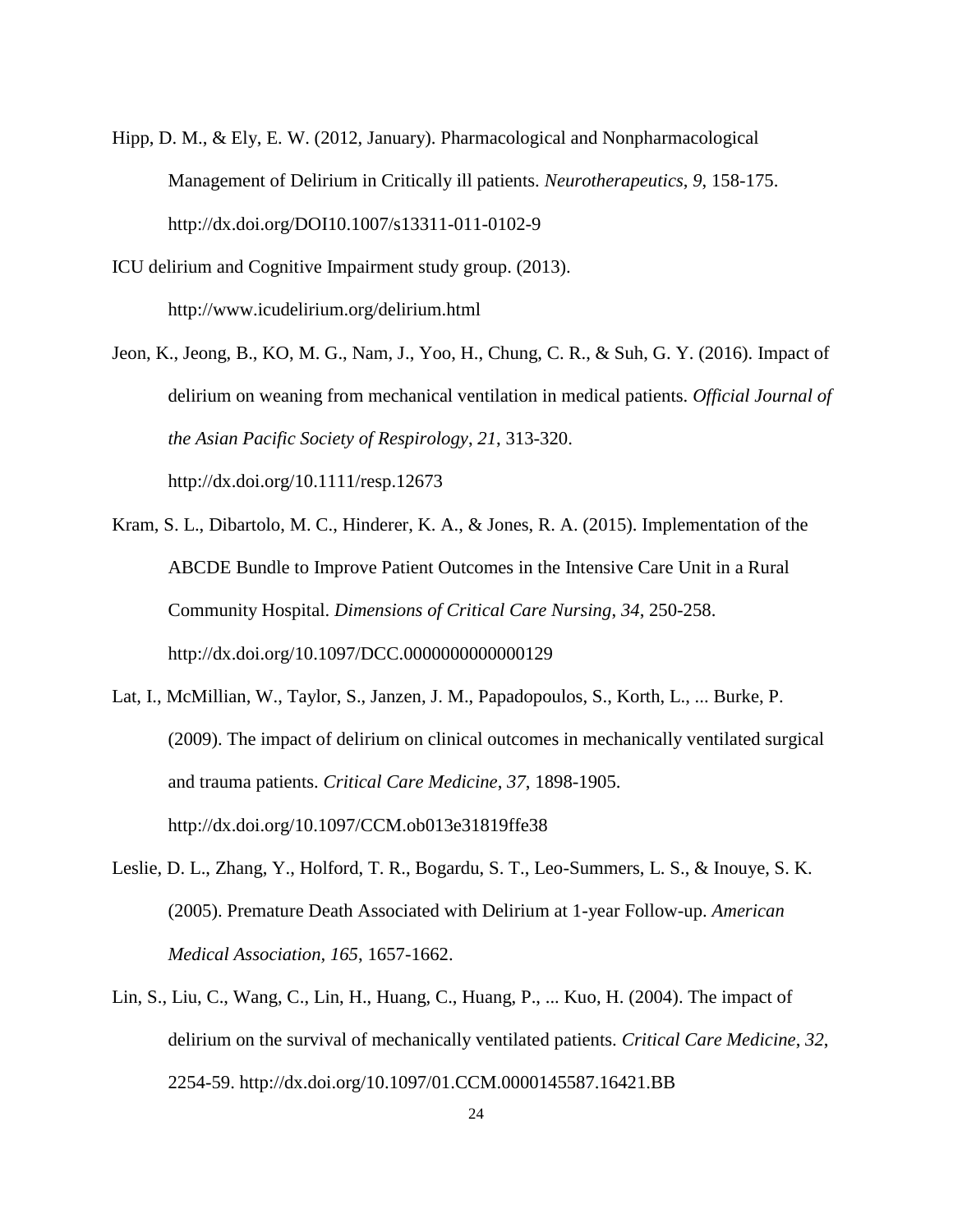- Magarey, J. M., & McCutcheon, H. H. (2005). Fishing with the dead'- Recall of memories from the ICU. *Intensive and Critical Care Nursing*, *21*, 344-354. http://dx.doi.org/10.1016/j.iccn.2005.02.004
- Mason, S. E., Noel-Storr, A., & Ritchie, C. W. (2010). The Impact of General and Regional Anesthesia on the Incidence of Post-Operative Cognitive Dysfunction and Post-Operative Delirium: A Systematic Review with Meta- Analysis. *Journal of Alzheimers Disease*, *22*, 67-70. http://dx.doi.org/10.3233/JAD-2010-101086
- McCusker, J., Cole, M., Abrahamowicz, M., Primeau, F., & Belzile, E. (2002). Delirium Predicts 12-Month Mortality. *Journal of American Medical Association*, *162*, 457-463.
- Mion, L. C. (2008). Physical Restraint in Critical Care Settings: Will They Go Away? *Geriatric Nursing*, *29*, 421-423. http://dx.doi.org/10.1016/j.gerinurse.2008.09.006
- Noriega, F. J., Vidan, M. T., Sanchez, E., Diaz, A., Serra-Rexach, J. A., Fernandez-Aviles, F., & Bueno, H. (2015). Incidence and impact of delirium on clinical and functional outcomes in older patients hospitalized for acute cardiac diseases. *American Heart Journal*, *170*, 938-944.
- Olin, K., Eriksdotter-Jonhagen, M., Jansson, A., Herrington, M. K., & Kristainsson, M. (2005). Postoperative Delirium in elderly patients after major abdominal surgery. *British Journal of Surgery Society, 92*, 1559-1564. http://dx.doi.org/10.1002/bjs.5053
- Roberts, B. L., Rickard, C. M., Rajbhandari, D., & Reynolds, P. (2006). Patients' dreams in ICU: Recall at two years' post discharge and comparison to delirium status during ICU admission- A Multicenter cohort study. *Journal of Intensive and Critical Care Nursing*, *22*, 264-273. http://dx.doi.org/10.1016/j.iccn.2006.02.002